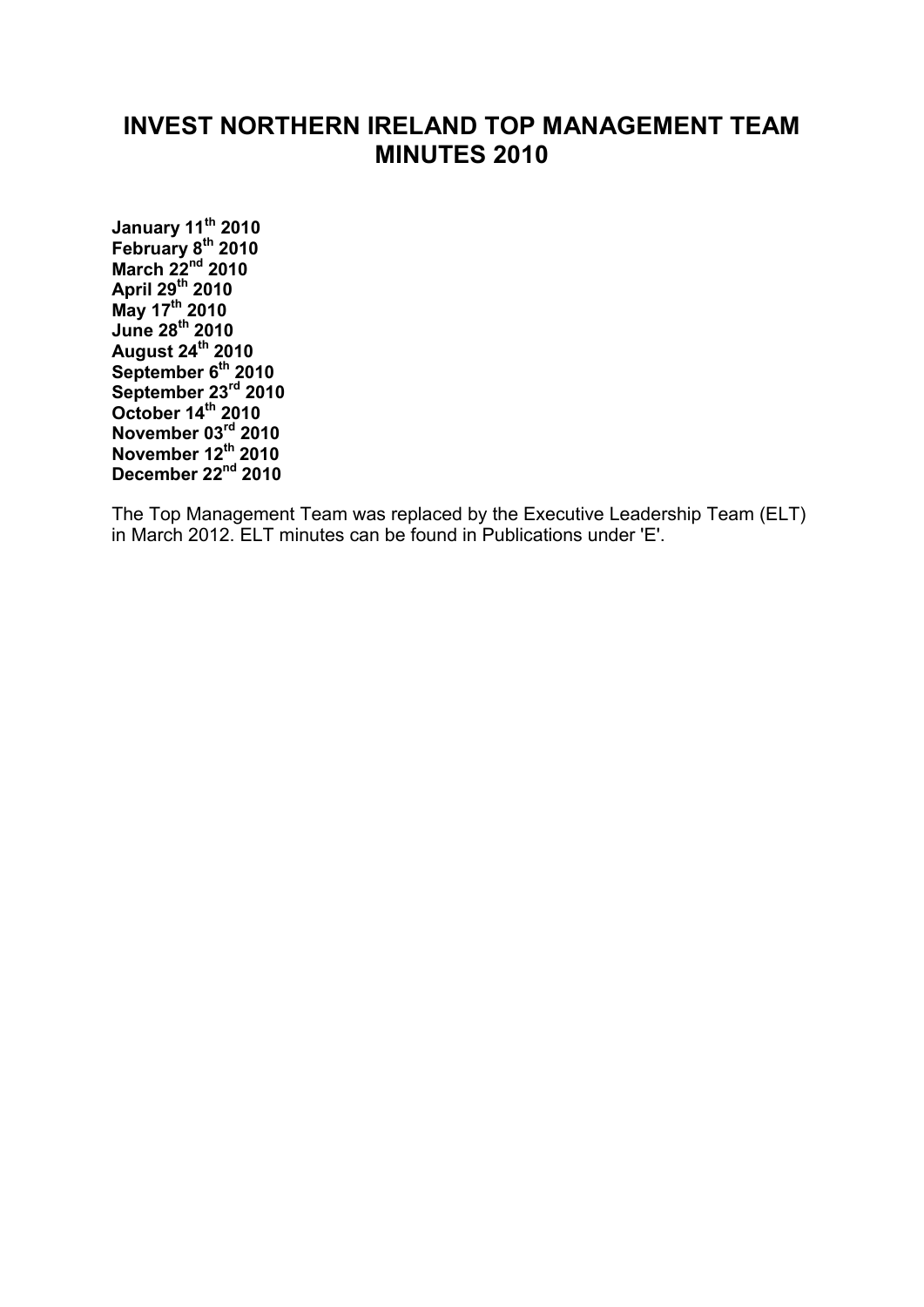Cc Chairman Damian McAuley Donal Durkan Bill Scott Brian Dologhan George McKinney Greg Kane

#### <span id="page-1-0"></span>**INVEST NI TOP MANAGEMENT TEAM ("TMT")**

#### **MINUTES OF MEETING – MONDAY 11th January 2010 at 09:00**

Attendees: Alastair Hamilton Tracy Meharg Jeremy Fitch Ian Murphy Mel Chittock Alison Gowdy

In Attendance: Michelle McBride (Minute-taker)

#### **1. Apologies**

None.

## **2. Minutes of the meeting held on 21ST December 2009 and Outstanding Actions**

Two amendments were made to the minutes. CD to action.

#### **3. Matters Arising**

There were no matters arising.

#### **4. Services Strategy**

George McKinney joined the meeting. Jeremy Fitch and George McKinney provided an overview of the Services Strategy paper.

**Action:** George McKinney to become a member the 'Client Definition Group' and to be involved in the IREP debate on this issue

**Action:** Jeremy Fitch and George McKinney to present the Pro's and Con's of having a separate Services Strategy versus bringing the companies under the various existing sectors.

George left the meeting.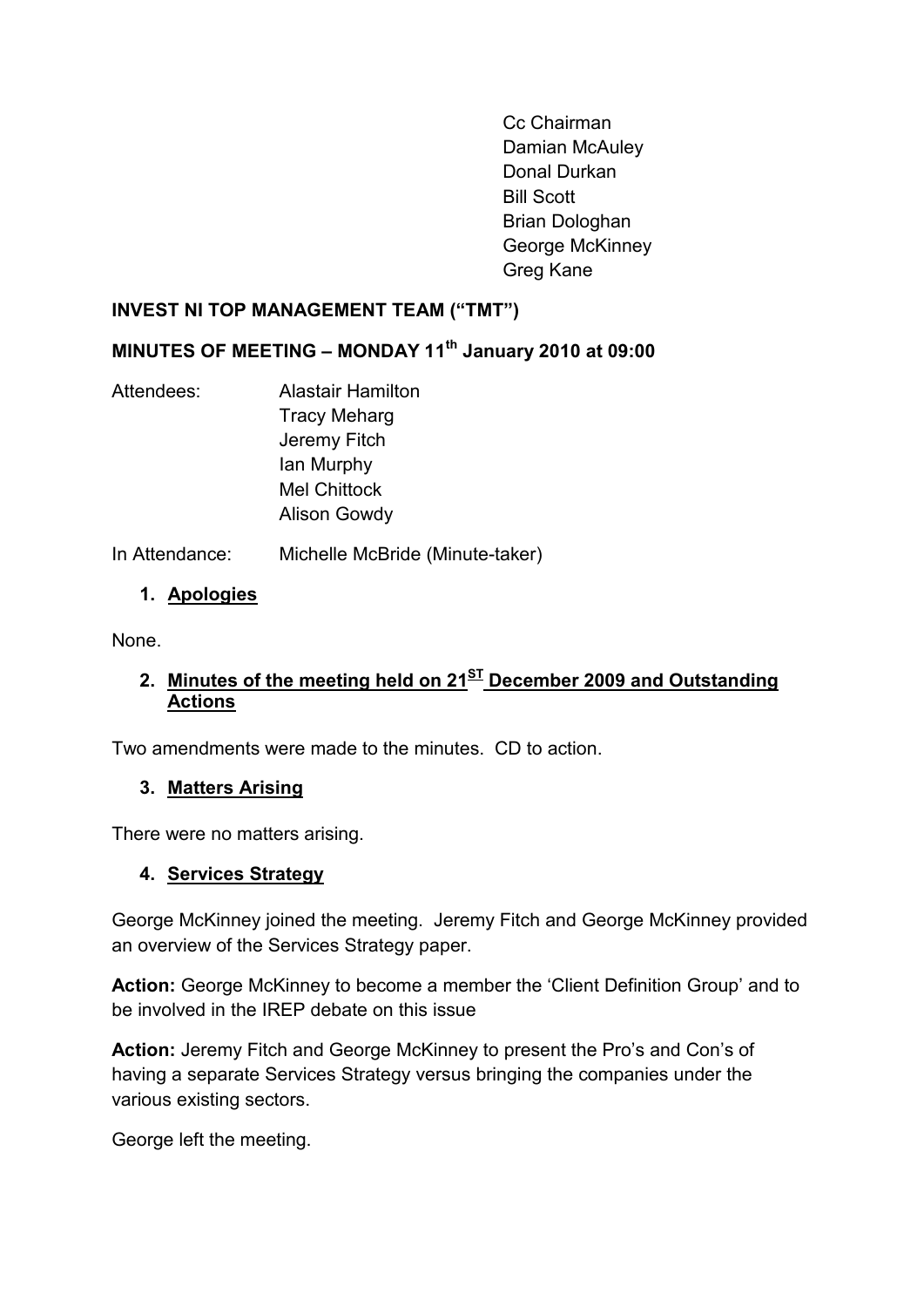## **5. Organisational Structure and Client Churn**

Brian Dolaghan, Bill Scott and Donal Durkan joined the meeting.

Brian introduced their findings on the Organisational Structure and Client Churn. He focused on the issue of Churn and the team discussed the 'gateways' into Invest NI for the business base.

**Action:** The group to work with the appropriate work stream sponsor and to use these findings in relation to the three recommendations regarding IREP.

Brian, Bill and Donal left the meeting.

## **6. Operating Plan**

Damian McAuley and Greg Kane joined the meeting.

**Action:** Damian agreed to update Appendix B, inserting a 'Projected outturn against Corporate Plan Targets' column as the team requested.

**Action:** Damian agreed to use the spreadsheet when requesting input from Directors on this.

Action: Jeremy noted that the TMT meeting scheduled for 22<sup>nd</sup> February needs to be changed (CD)

**Action:** The team agreed that a high level read out of this information should be provided to the Board (as part of the CEO Report to Board).

**Action:** The KPI sheet will be discussed by TMT before going to the Board.

## **7. AOB**

## • **Weekly Planner**

**Agreed:** Alison agreed to update the Offers approved information at stage F, not at stage G.

## • **Rose Energy Update**

Ian Murphy updated the team.

**Agreed:** The Minister's statement on 25 January regarding IREP will be released to Invest NI staff that same day.

**Action:** Alison and the Managing Director's will discuss Project Owner's for IREP Project teams.

## **Date of Next Meeting: Monday 8 February 2010 in Alastair's office.**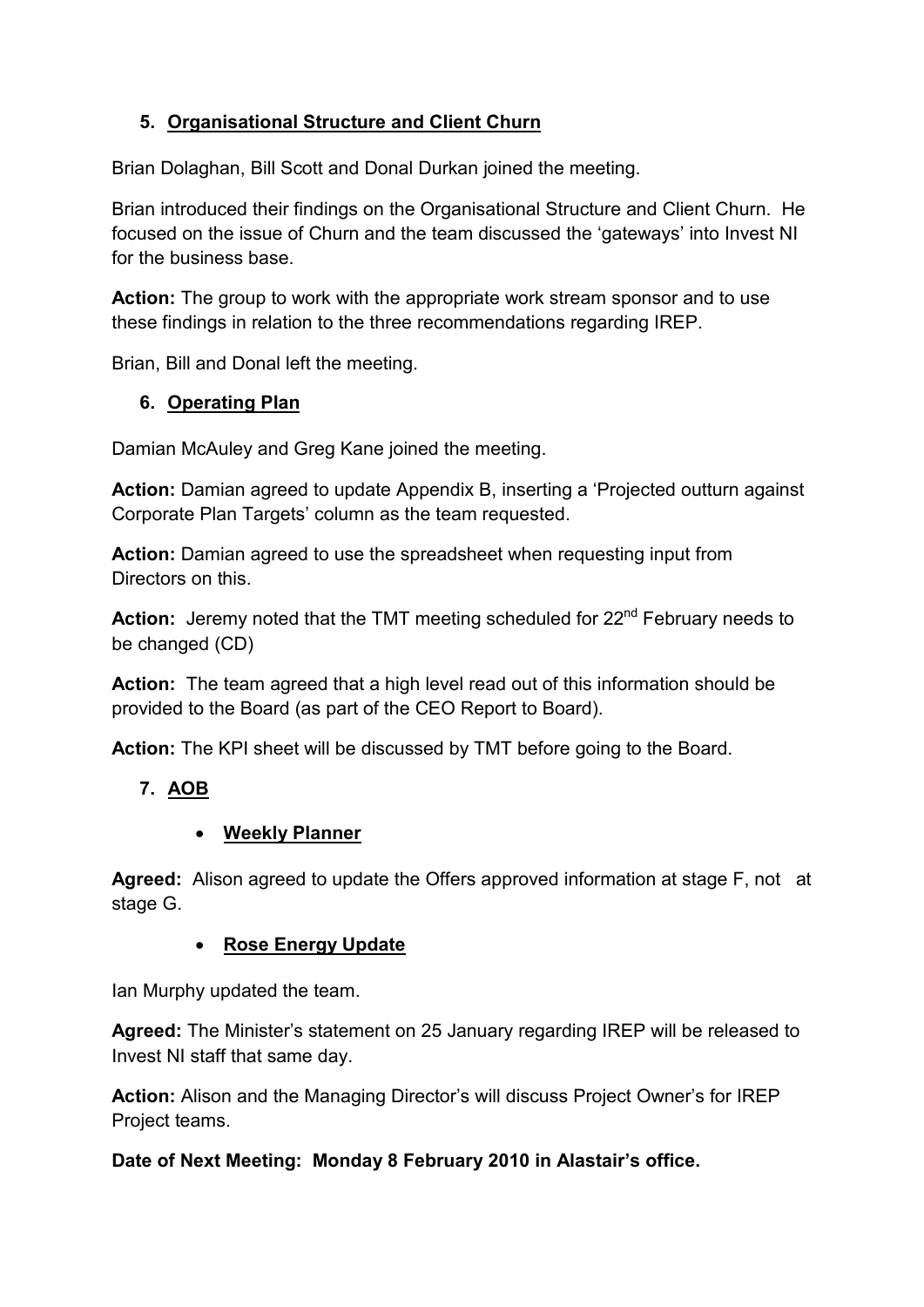Cc Chairman Damian McAuley Alison Gowdy Noyona Chunder Kevin Johnston Richard Molyneaux

## <span id="page-3-0"></span>**INVEST NI TOP MANAGEMENT TEAM ("TMT")**

## **MINUTES OF MEETING – MONDAY 8th February 2010 at 09:00**

Attendees: Alastair Hamilton Tracy Meharg Jeremy Fitch Ian Murphy Mel Chittock Alison Gowdy

In Attendance: Claire Donaghy (Minute-taker)

# **1. Apologies**

None.

## 2. Minutes of the meeting held on 11<sup>th</sup> January 2010 and Outstanding **Actions**

One minor amendment to the previous minutes was recommended. Claire.

#### **3. Matters Arising**

There were matters arising.

## **4. Corporate Risk Register**

Mel gave an overview of the Corporate Risk Register for quarter ended December 2009.

**Action:** TMT will review the Corporate Risk Register as part of the Transform programme – Alison.

**Action:** Minor details within the Managed risks should be updated.

Risk 5 – Change risk name to "Our ability to protect the Organisation through failure to comply with deadlines associated with requests under Access to Information legislation".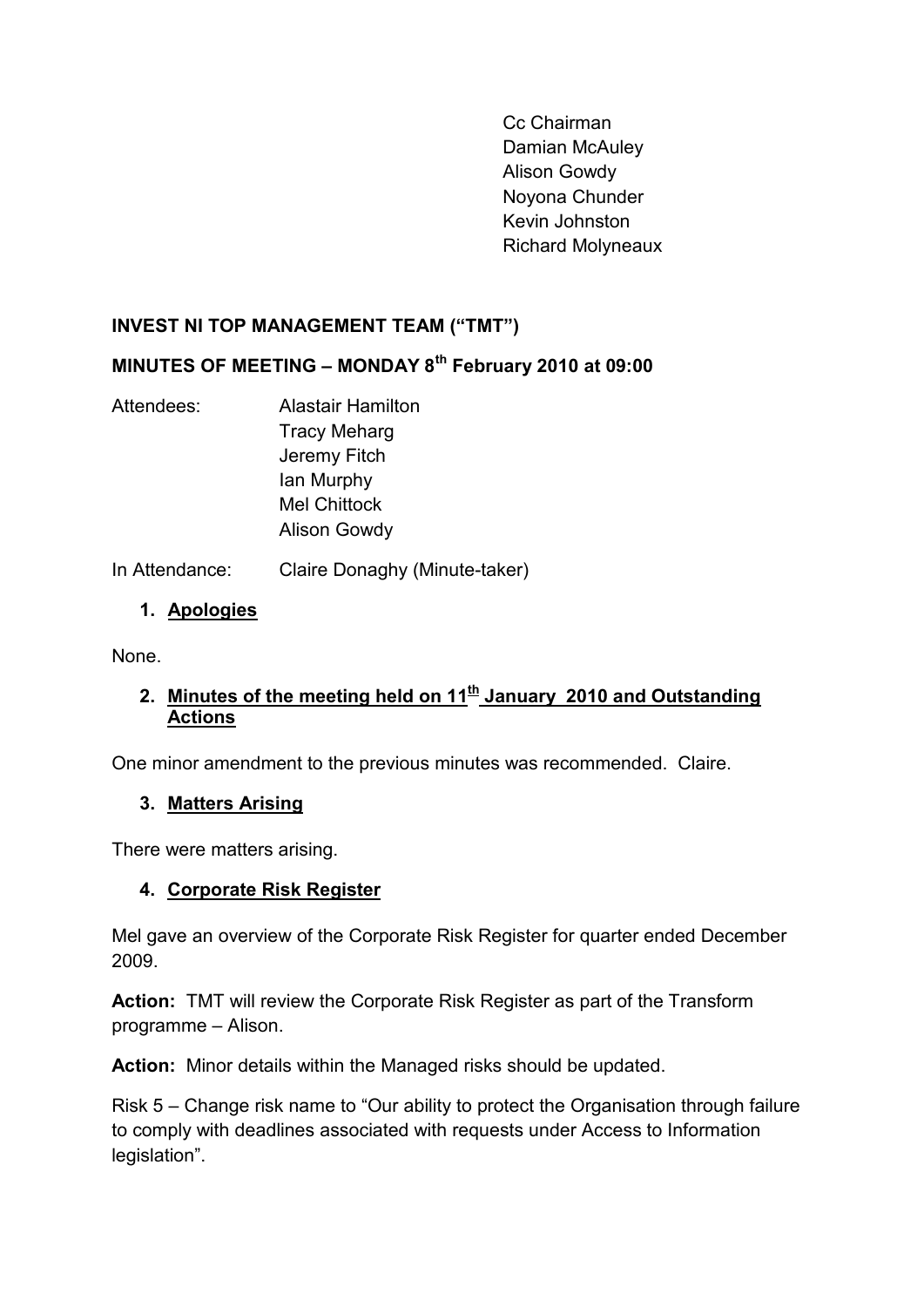This risk is now fully managed and should revert to "green" for the December 09 update and thereafter reside in the "Managed" Risk Register.

## **Agreed**

Risk 6 – Under how is this risk currently managed – Remove "Ban on taking laptops out of the office without encryption/Grade 3 approval" since all laptops are now encrypted.

## **Agreed** .

**Action:** Ensure measurement of data in CCMS is undertaken to improve consistency. Compliance issues need to be reviewed and initial reporting by SMP.

**Action:** TMT noted that risks should be identified within each team and fed into the divisional plan and then into the Corporate Risk Register.

**Agreed:** TMT agreed to review the whole risk register in greater detail in June 2010.

**Agreed:** TMT endorsed the Register on the condition that the minor amendments discussed were included.

## **5. NI Business Info**

Noyona Chunder and Kevin Johnston joined the meeting.

Tracy provided an overview of NI Business Info and noted that all government bodies will use the Business Information link. However, Invest NI will be required to look at how NI Business Info is managed.

Kevin presented an overview of NI Business Info website.

TMT asked how the information kept up to date. There is a recurring review process across the government as well as a third party company employed to manage the link.

Kevin advised that, currently, Invest NI writes approximately 80 of the guides

In the future, it is hoped to achieve user personalisation of NI Business Info.

Shared content management system is not localised and this is one of the challenges of the project.

TMT asked if it is envisaged if Invest NI will always manage the site? Kevin advised that there is currently a debate around this, however, at the moment it makes sense to keep it with Invest NI. TMT questioned who owned the policy driver on this? Kevin advised that DETI own it but it has to be driven by the HOCS because it crosses all government departments.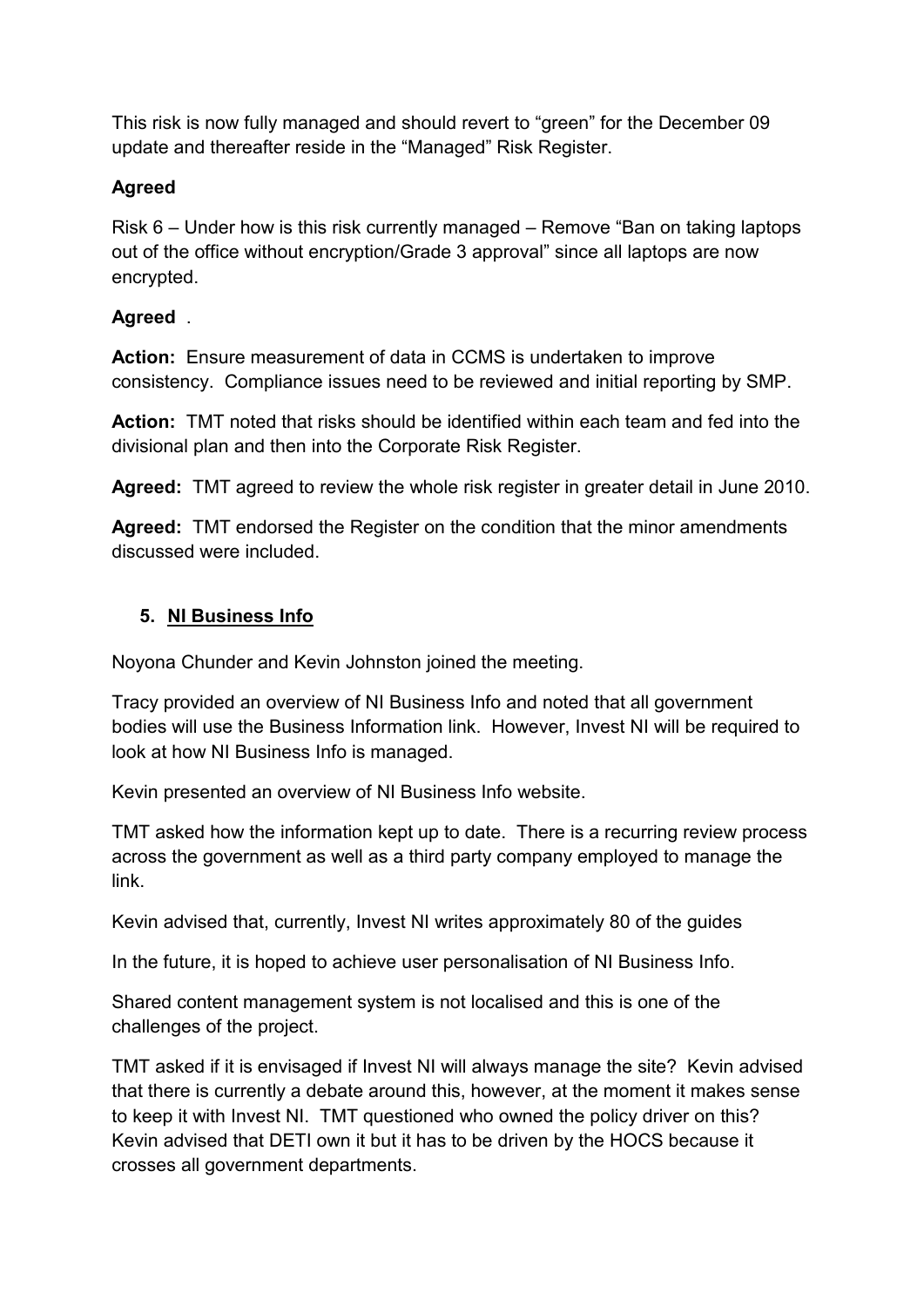Resource implications with regards to managing NI Business Info further down the line were discussed.

**Agreed:** This should be included in Invest NI's top five priorities.

## **6. Digital Communications Strategy**

Noyona presented the Digital Communications Strategy.

TMT discussed the details of the presentation.

It was agreed that the strategy should be customer focused.

**Agreed:** Branding of the various programmes needs to be considered carefully.

**Agreed:** Research must be conducted irrespective of the Transform programme.

**Agreed:** Budget proposals for market research should be rigorously reviewed.

In terms of resources, it was advised that there is a good skill base within Invest NI.

UKTI currently spend over 1.5 million on their digital communications strategy.

**Agreed:** Clarification of link between NI Business Info and Invest NI.

**Action:** TMT agreed that this would be brought back to TMT for endorsement at a separate session rather than an agenda item at TMT.

Noyona and Kevin left the meeting.

# **7. Rolling Evaluation Programme 2010 - 2013**

Damian McAuley and Richard Molyneaux joined the meeting.

Damian asked for TMT approval of the programme.

It was noted that the programme is very heavily geared towards ICD and questions around the absence of SFA arose.

DMcA pointed out that the Scottish Enterprise has the tools in place for successful evaluation.

It was suggested that INI need to be entirely sure of what should be evaluated.

**Agreed**: It was agreed to move the Entrepreneurship Development Programme evaluation.

**Agreed:** NI business Info would remain on the programme but as a smaller evaluation.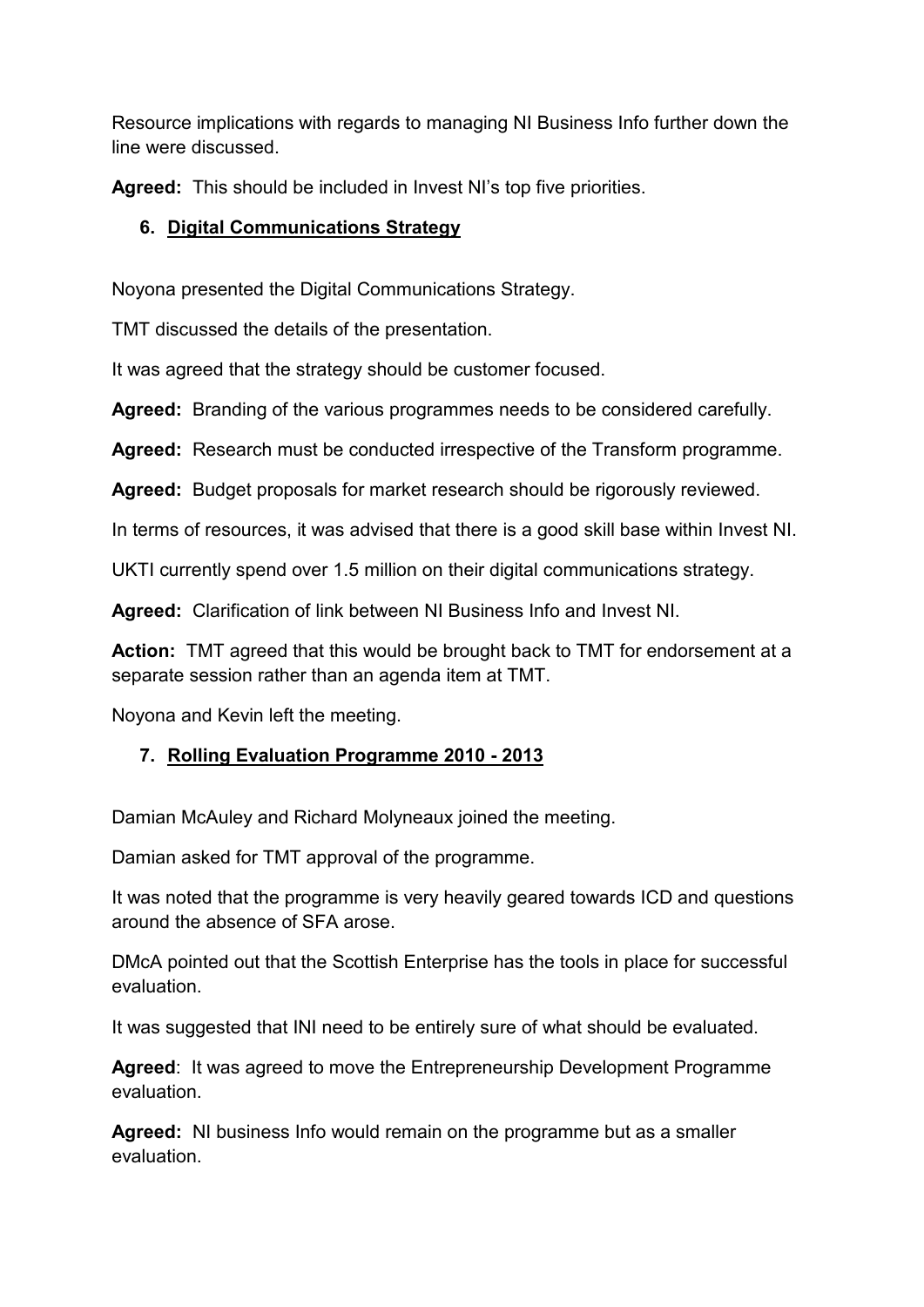TMT agreed to endorse the evaluation.

Damian and Richard left the meeting.

#### **8. Oversight and Liaison Agenda including an update on the O'Kane project.**

**Action:** To include update on Transform programme and IREP lead projects on the agenda for Oversight and Liaison meeting on 9<sup>th</sup> February 2010.

**Action**: Raise issue of procurement at the O & L meeting.

**Action:** Equal pay to be included on the agenda.

**Action:** Include NI Business Info on the agenda also.

Ian provided an update on the O'Kane project and agreed to update the Department at the O & L meeting.

## **9. AOB**

Invest NI Quarterly Assurance Report:

**Action**: WIP and accepted offers should only be visible in Board books.

The Weekly Planner was discussed.

Casework Feedback: The Department will feed directly back to Mel. There are quality issues that need to be picked up.

**Date of Next Meeting: Monday 8th March 2010 in Chief Executive's office.**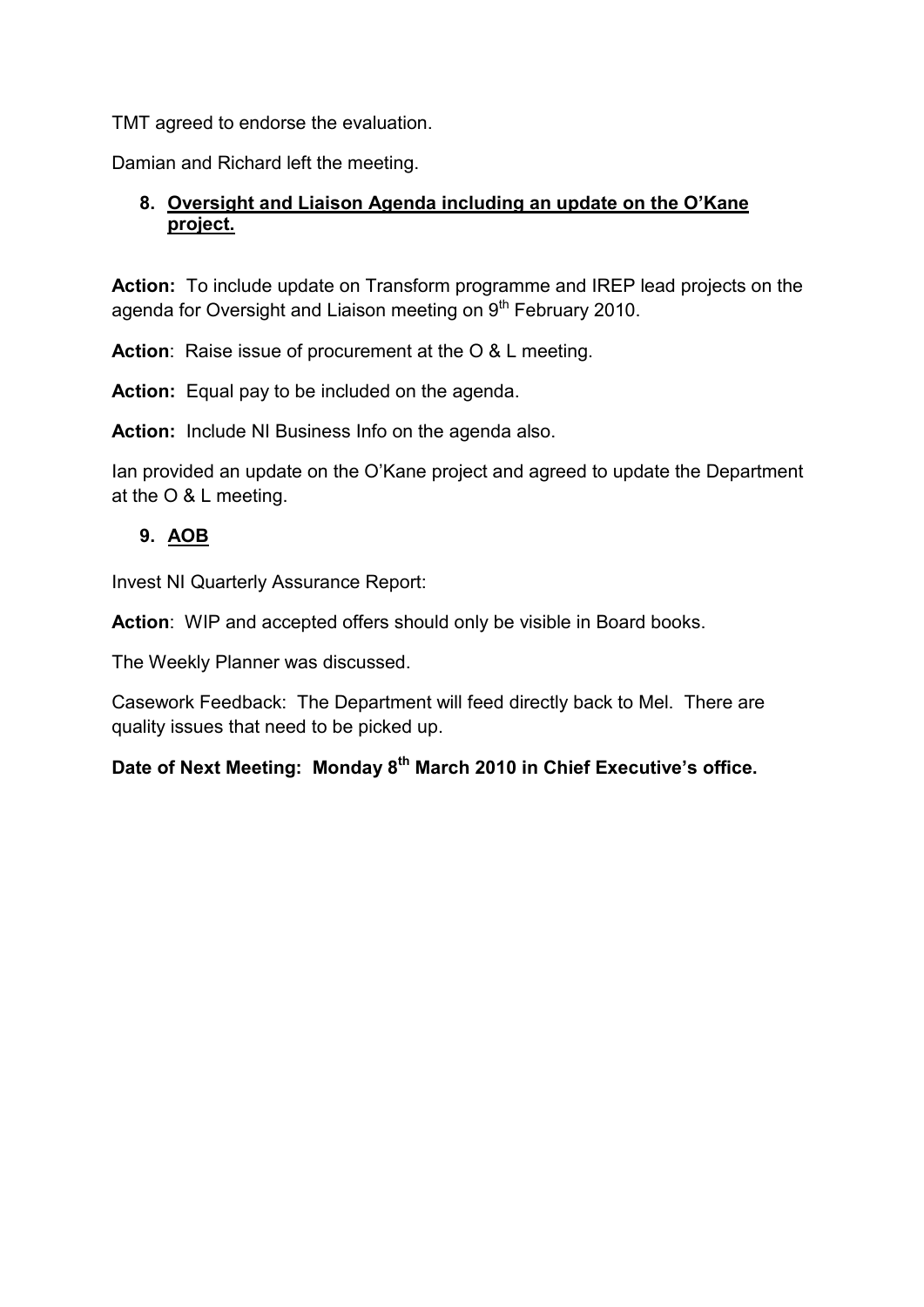Cc Chairman Bill Montgomery William McCulla Ian Maxwell

#### <span id="page-7-0"></span>**INVEST NI TOP MANAGEMENT TEAM ("TMT")**

# **MINUTES OF MEETING – MONDAY 22nd MARCH 2010 at 08:30**

Attendees: Alastair Hamilton Tracy Meharg Jeremy Fitch Ian Murphy Mel Chittock Alison Gowdy

In Attendance: Claire Donaghy (Minute-taker)

## **1. Apologies**

None.

#### **2. Minutes of the meeting held on 8th March 2010 and Outstanding Actions**

A couple of minor amendments to the previous minutes were recommended. Claire.

## **3. Matters Arising**

There were no matters arising.

#### **4. Delegated Authority**

William McCulla joined the meeting.

William gave an overview of the amendments made since it was last tabled at TMT on 8<sup>th</sup> March 2010.

It was noted that significant changes are within the Ministerial delegations limit.

**Agreed**: This should be reviewed in 12 months time.

It was noted that this would substantially reduce the number of cases going to the Department.

**Agreed:** Paragraph 47 - This should be revised to three SMT members, to include at least one TMT.

**Agreed**: There should be some guidelines around the term "novel and contentious".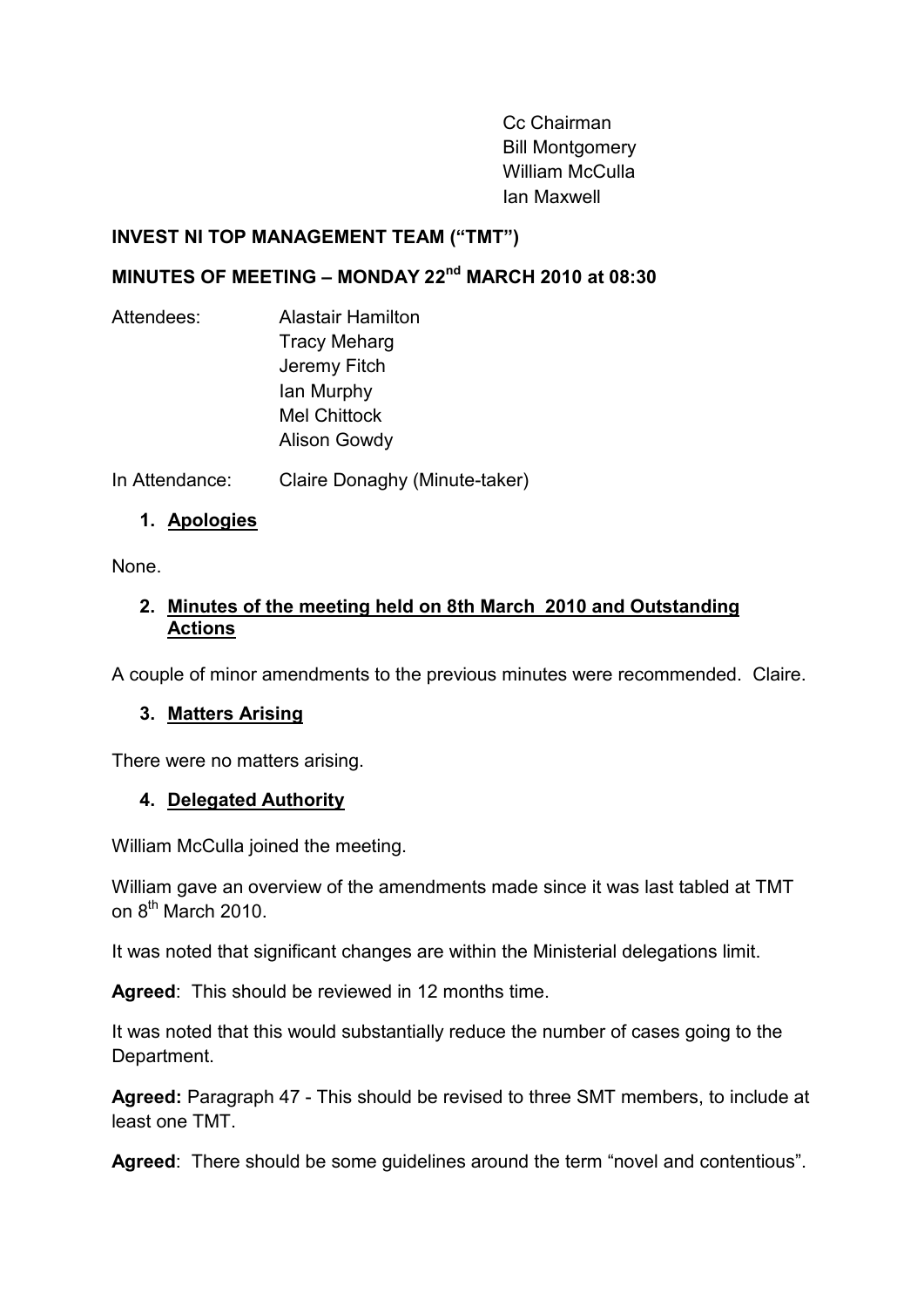WMcC left the meeting.

## **5. Budgetary Management**

Ian Maxwell joined the meeting.

MC gave a verbal update to the team.

Ian Maxwell provided an overview of the amendments made since budgetary management last came to TMT on  $8<sup>th</sup>$  March 2010.

**Agreed**: The difference between reporting and budgetary management should be clarified.

**Action:** Ian Maxwell to present a paper on Budgetary Management to the Board.

**Action:** AH to discuss with David Sterling.

Ian Maxwell left the meeting.

## **6. Transform – Critical Path**

Alison Gowdy gave an overview of the presentation which will go to the Board on 24<sup>th</sup> March 2010.

A number of minor amendments were recommended – Alison to action.

## **7. AOB**

IM gave an overview of the NI Screen meeting which was held on Friday  $19<sup>th</sup>$  March 2010.

**Date of Next Meeting: Monday 12th April 2010 in the Chief Executive's office.**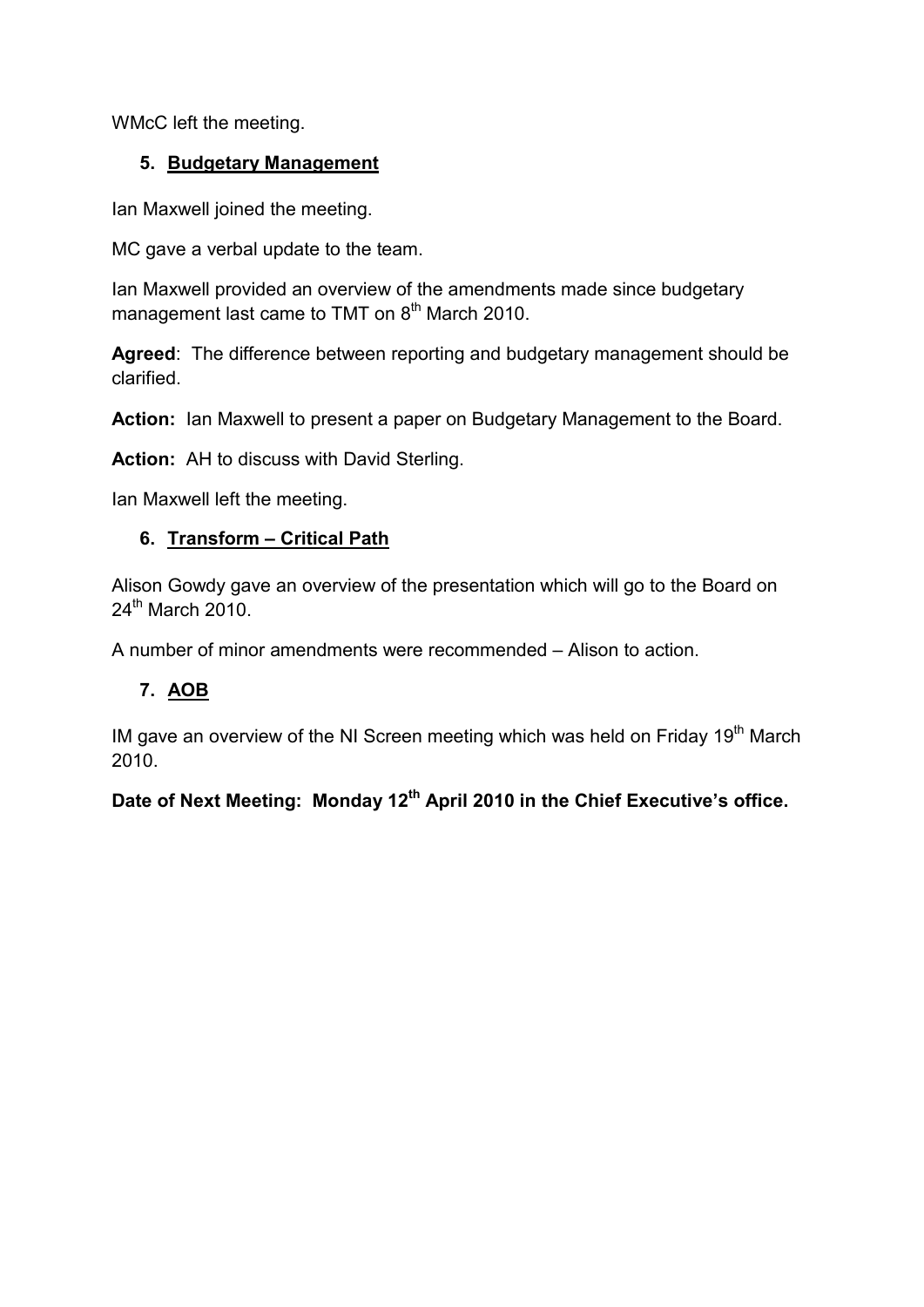Cc Chairman Damian McAuley Brian Dolaghan William McCulla Greg Kane Alison Gowdy

#### <span id="page-9-0"></span>**INVEST NI TOP MANAGEMENT TEAM ("TMT")**

## **MINUTES OF MEETING – THURSDAY 29TH APRIL 2010 at 09:00**

Attendees: Alastair Hamilton Tracy Meharg Ian Murphy Mel Chittock

In Attendance: Claire Donaghy (Minute-taker)

## **1. Apologies**

Jeremy Fitch

# 2. Minutes of the meeting held on 19<sup>th</sup> April 2010 and Outstanding Actions

A couple of minor amendments to the previous minutes were recommended. Claire to action.

## **3. Matters Arising**

There were no matters arising.

## **4. PSA Spreadsheet/Operating Plan Final Draft**

Damian McAuley, Greg Kane & Brian Dolaghan joined the meeting.

Damian provided an overview of the updates to the PSA targets and the final draft of the Operating Plan.

**Agreed:** The narrative should maintain the targets in every case.

**Agreed:** A reference should be made to INI's response in respect of the economic downturn to protect jobs.

**Agreed:** Reporting on financial forecasting should include a further year.

**Action:** It was agreed that PSA targets and the Operating Plan should return to TMT on Tuesday 4<sup>th</sup> May 2010. MD's to consider budget allocations and impact upon OP targets for discussion next week.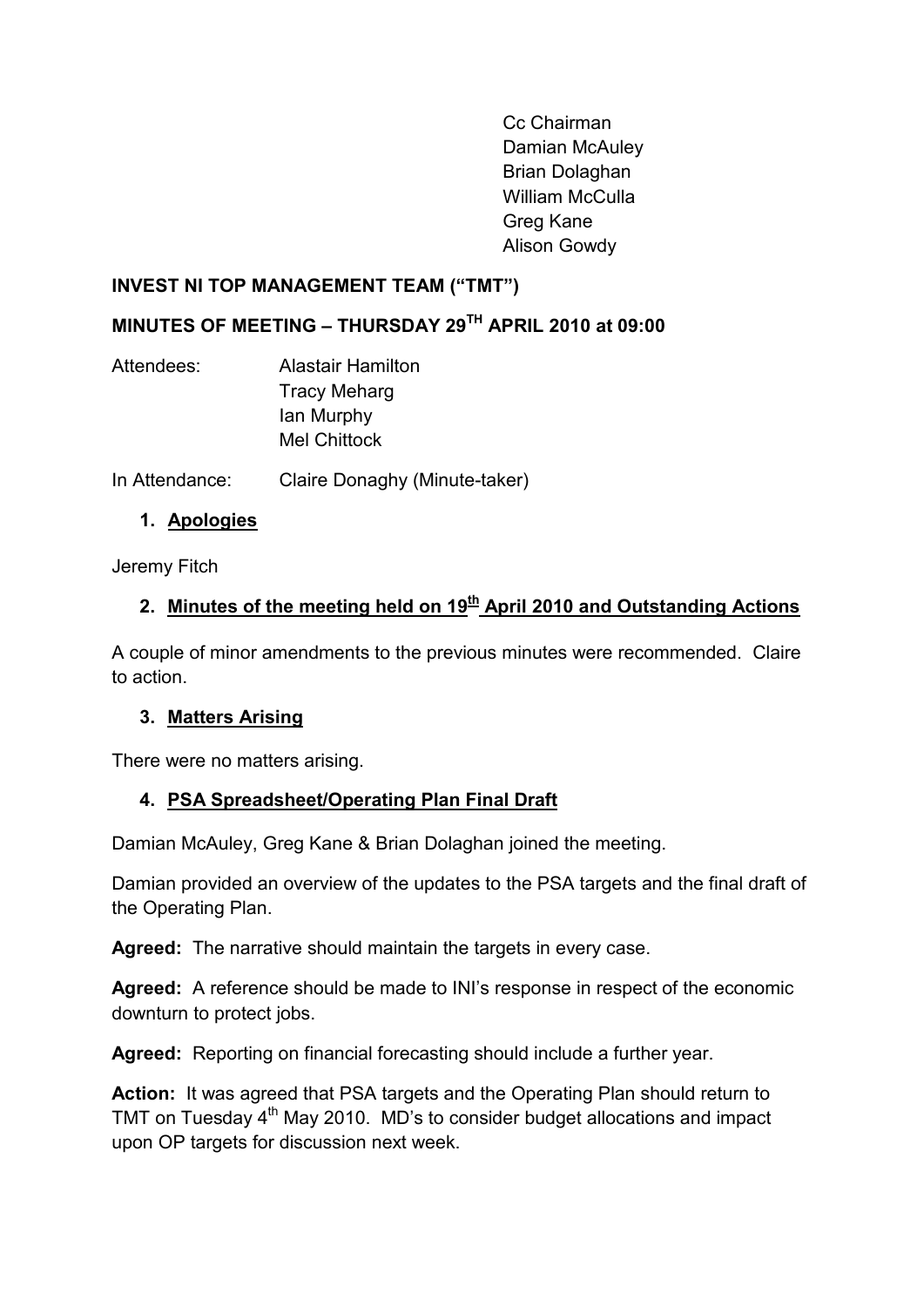Damian, Brian, Greg and Gerard left the meeting.

#### **5. Delegated Authority**

William McCulla and Alison Gowdy joined the meeting.

William provided an update on Delegated Authority to TMT.

**Agreed:** It was agreed that WMcC would return to Sub Group and request a single figure across the board re Property Assistance.

**Agreed:** A number of minor amendments are to be brought back to sub-committee.

**Agreed:** Go-live date should be brought forward to the end of May 2010.

**Agreed:** TMT agreed to the Invest NI Casework Committee starting point of <£50k.

William and Alison Gowdy left the meeting.

#### **6. Optimising SFA**

**Agreed:** It was agreed that Optimising SFA would be presented to TMT on Tuesday  $4<sup>th</sup>$  May at 9:00am.

#### **7. O & L Meeting Action Points**

**Action:** Claire to collate updates on action points.

#### **8. AOB**

An update was provided on the IREP Steering Group.

**Date of Next Meeting: Tuesday 4th May 2010 at 9am in the Chief Executive's office.**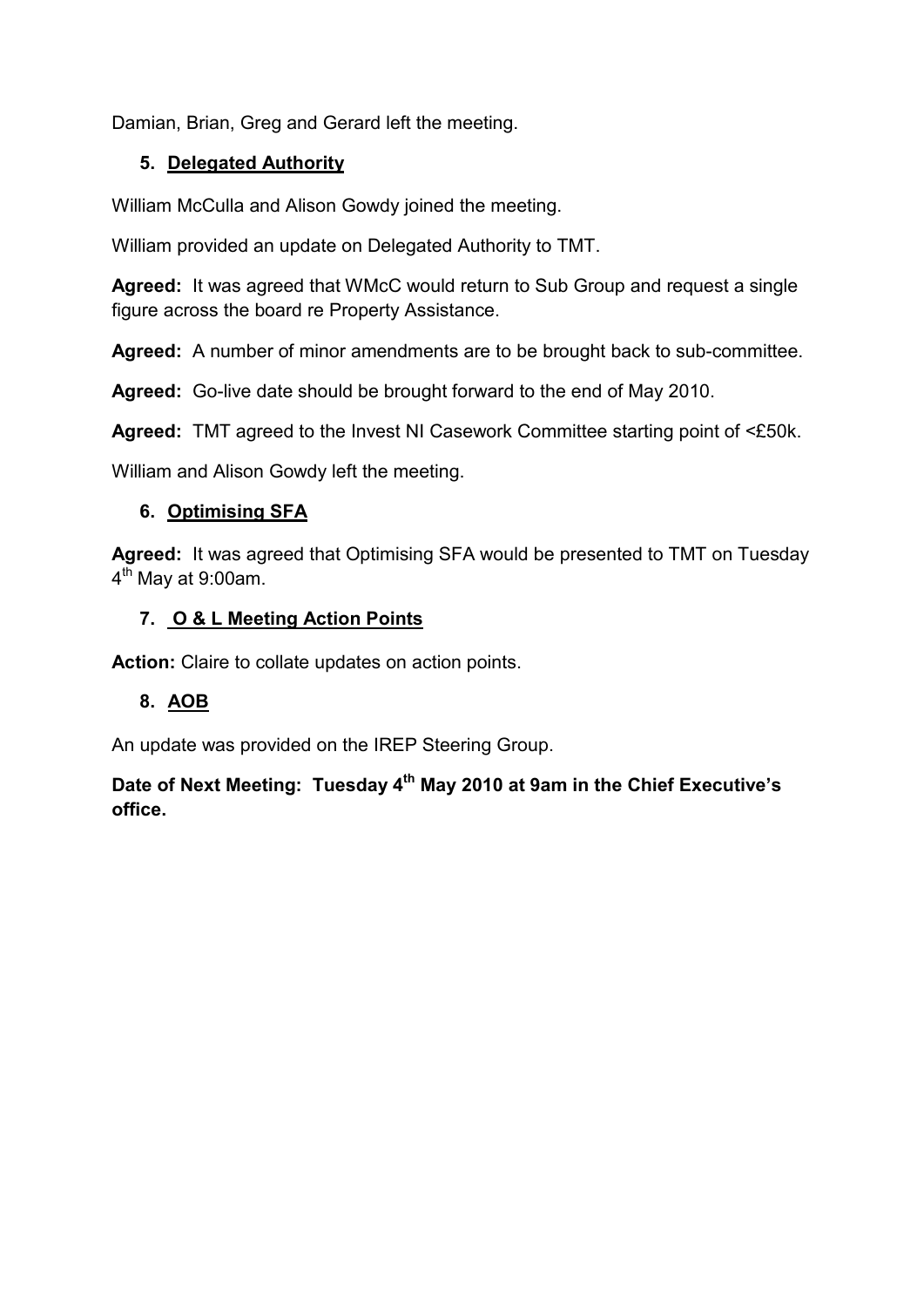Cc Chairman Bill Scott Liam Hagan John Hume John Hood Alison Gowdy Richard Johnston

#### <span id="page-11-0"></span>**INVEST NI TOP MANAGEMENT TEAM ("TMT")**

## **MINUTES OF MEETING – MONDAY 17TH MAY 2010 at 09:00**

- Attendees: Jeremy Fitch Tracy Meharg Ian Murphy Mel Chittock
- In Attendance: Claire Donaghy (Minute-taker)

#### **1. Apologies**

Alastair Hamilton.

# **2. Minutes of the meeting held on 4TH May 2010 and Outstanding Actions**

A couple of minor amendments to the previous minutes were recommended. Claire to action.

#### **3. Matters Arising**

There were no matters arising.

## **4. Appraisal Methodology**

John Hume, Alison Gowdy and Richard Johnston joined the meeting.

Richard presented the revised proposals.

**Action:** Alison to request information from Scottish Enterprise.

**Agreed:** TMT to discuss further the steps taken to reduce processing.

**Agreed:** Richard to consult with DETI economists on outline proposals.

**Agreed:** The wages and salaries element in the RCA control period to increase from 1 to 5 years.

**Action:** RJ to run some cases through revised methodology.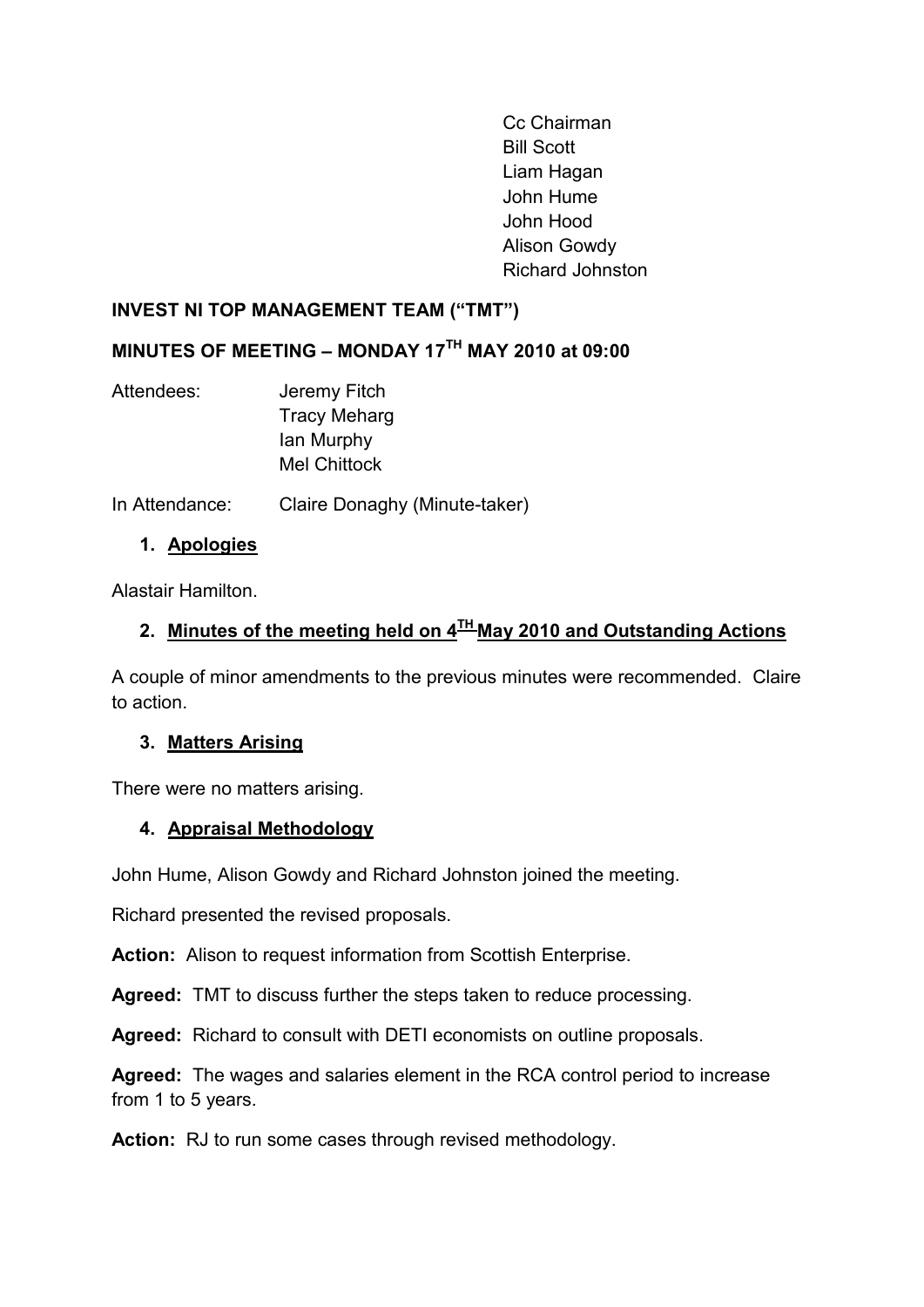**Agreed:** Proposal to go to Board for information.

John and Richard left the meeting.

## **5. Developing Skills Proposition**

John Hood and Colin Woods (DEL) joined the meeting.

John provided an overview of the proposition.

**Agreed:** John to clarify the wording around assured skills and employee training.

**Action:** It was agreed that the proposition would be presented separately to the Chief Executive.

**Action:** TMT to examine which WIP projects are eligible for Developing Skills scheme.

John and Colin left the meeting.

## **6. REDD Development**

Bill Scott and Liam Hagan joined the meeting.

Ian and Bill gave an overview of this paper.

**Action:** Bill and Liam to draft a business case re REDD Development.

## **7. AOB**

**Date of Next Meeting: Monday 24th May 2010 in the Chief Executive's office.**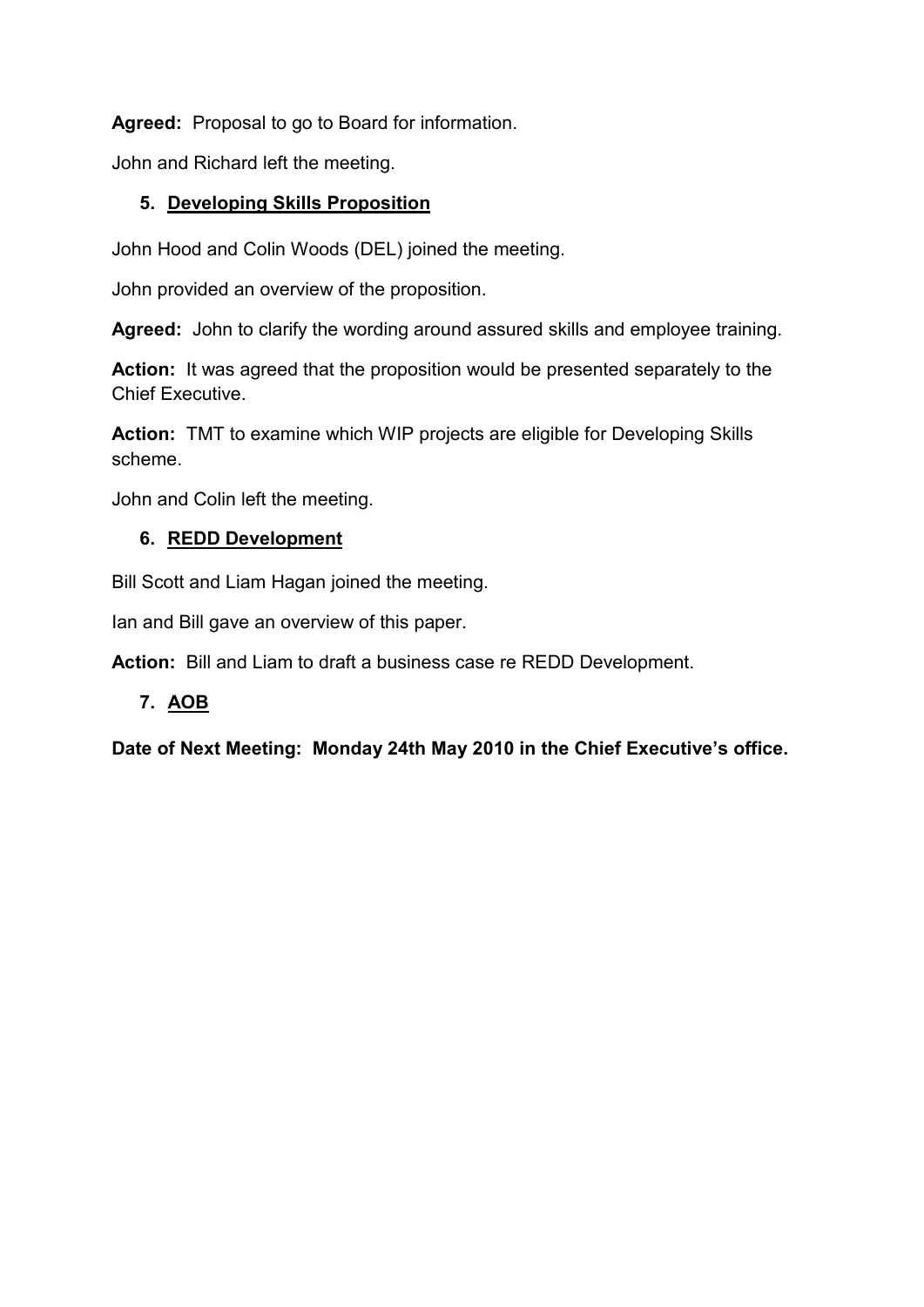Cc Chairman Damian McAuley Steve Chambers Richard Molyneaux Alison Gowdy

#### <span id="page-13-0"></span>**INVEST NI TOP MANAGEMENT TEAM ("TMT")**

# **MINUTES OF MEETING – MONDAY 28th JUNE 2010 at 09:00**

Attendees: Alastair Hamilton Tracy Meharg Mel Chittock Ian Murphy Jeremy Fitch

In Attendance: Claire Donaghy (Minute-taker)

## **1. Apologies**

None.

# **2. Minutes of the meeting held on 21st June 2010 and Outstanding Actions**

The minutes were agreed.

#### **3. Matters Arising**

There were no matters arising.

## **4. TMT Monthly Management Report**

Gary Cushnahan joined the meeting.

Mel gave an overview of the TMT monthly paper.

Tracy advised that this paper should also be used for Senior Management Team meetings on a monthly basis.

Mel advised that, currently, the teams have been given 5 days after each month end to ensure CCMS is up to date. The Corp Information Team then validate the data over the following two days.

Gary noted that September/October is the target deadline for teams to have reporting processes in place to allow the report to be run 5 days after month end.

**Agreed:** A divisional sickness report should be included in the report.

**Agreed:** The FOI report should be reduced/re-formatted.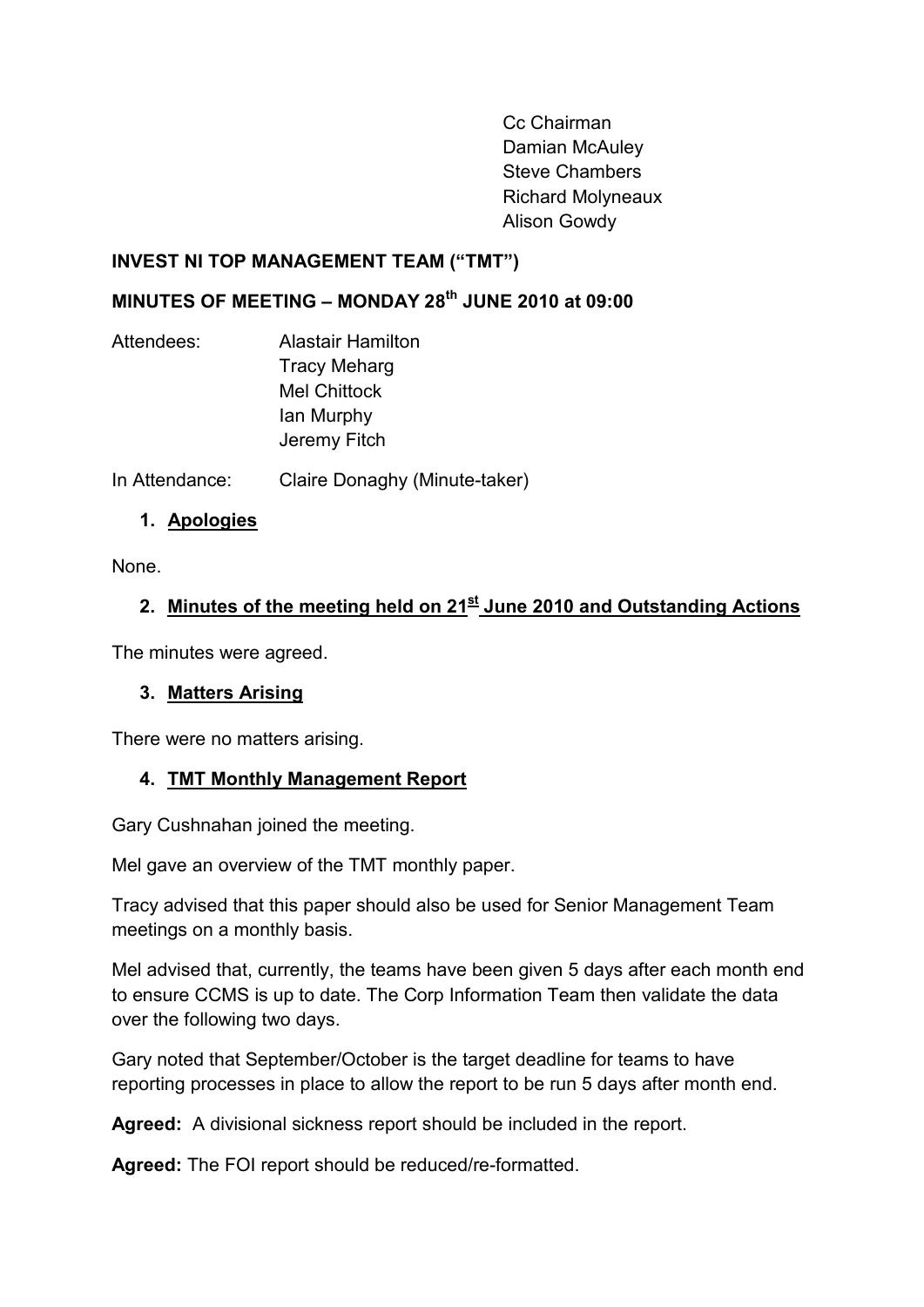**Action:** Monthly Management Report to be circulated to TMT ahead of SMT on Friday 2<sup>nd</sup> July.

**Action:** Gary/Damian to formulate an action plan to enable reporting at the end of Day 5. This to be discussed at the next SMT meeting.

Gary left the meeting.

# **5. New Mechanism for Buying Land from Invest NI**

Steve Chambers joined the meeting.

Steve presented the proposals to TMT for discussion.

**Agreed:** TMT requested that two cases are considered to show the differences in approach between the existing methodology and the new.

**Action:** Steve to circulate this additional information to TMT and to include more detailed projections over the forthcoming 3 – 4 years if appropriate. To be circulated by e-mail.

Steve left the meeting.

#### **6. Evaluations**

Damian McAuley and Richard Molyneaux joined the meeting.

Damian gave TMT an over view of the Evaluations paper.

It was advised that, if the evaluations process was significantly revised, Invest would be required to work very closely with the Department in doing so.

**Action:** Damian to provide an estimate in relation to internal versus external costs of completing evaluations, to return to TMT.

Damian and Richard left the meeting.

## **7. AOB**

#### **O & L meeting agenda**

Alastair asked if there were any items to include in the next agenda O & L meeting agenda.

**Agreed:** Include Economic Policy Strategy paper under Major Policy.

**Agreed:** Include BITP under the EU compliance item.

**Agreed:** Include Statutory Accounts under item 6.

**Agreed:** Bidding process discussion to be included under item 3.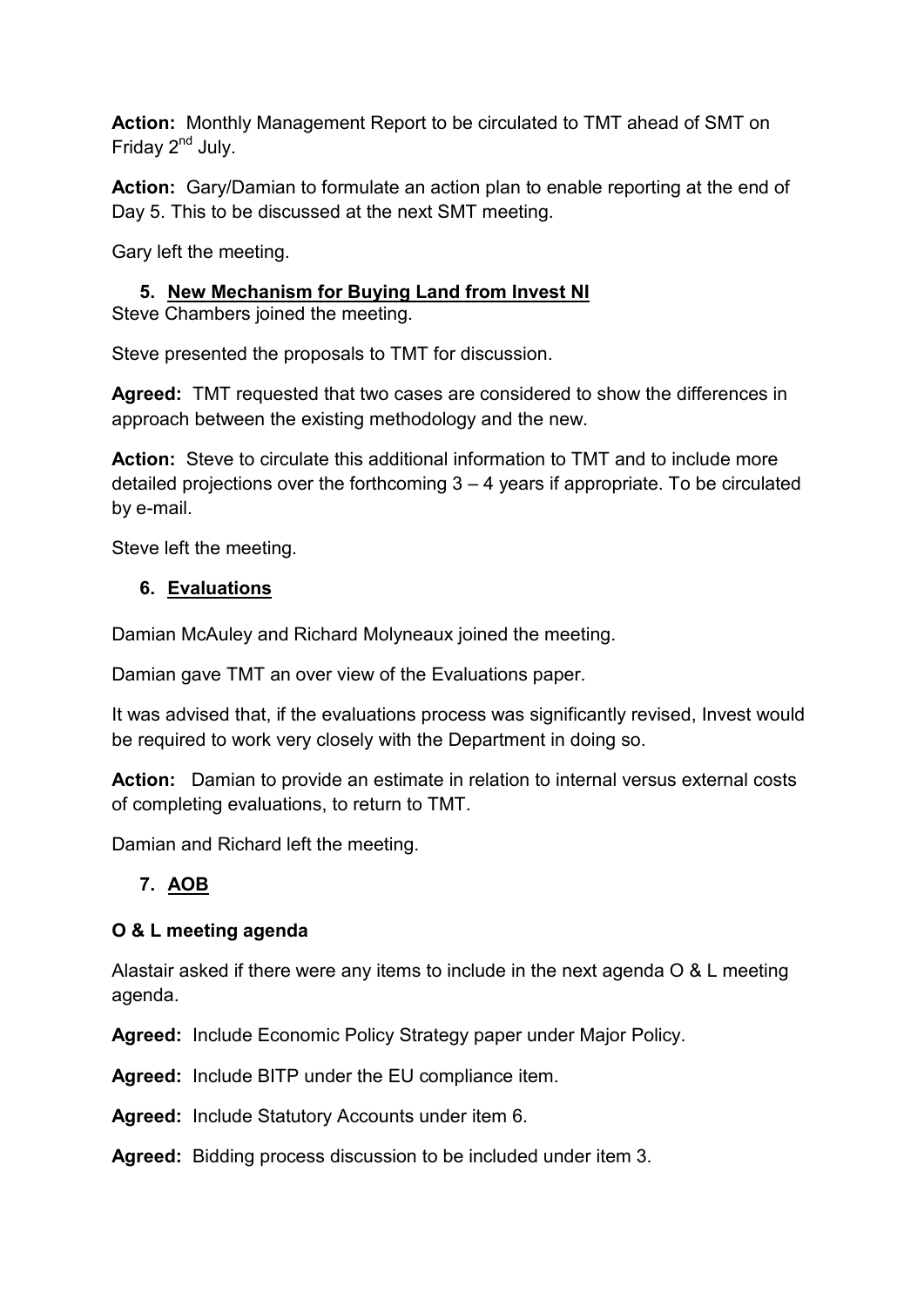#### **Transform Risk Log**

Alison joined the meeting and provided an overview of the risk log.

**Agreed:** The risk description, in relation to budgets, should be re-worded for clarity.

**Agreed:** Alison to circulate to project owners.

**Action:** Alison to update the Transform risk log each month to include in the Monthly Management Report.

Alison left the meeting.

#### **BITP**

Communication surrounding BITP to clients needs to be agreed.

# **Date of Next Meeting: 11th August 2010 in the Chief Executive's office.**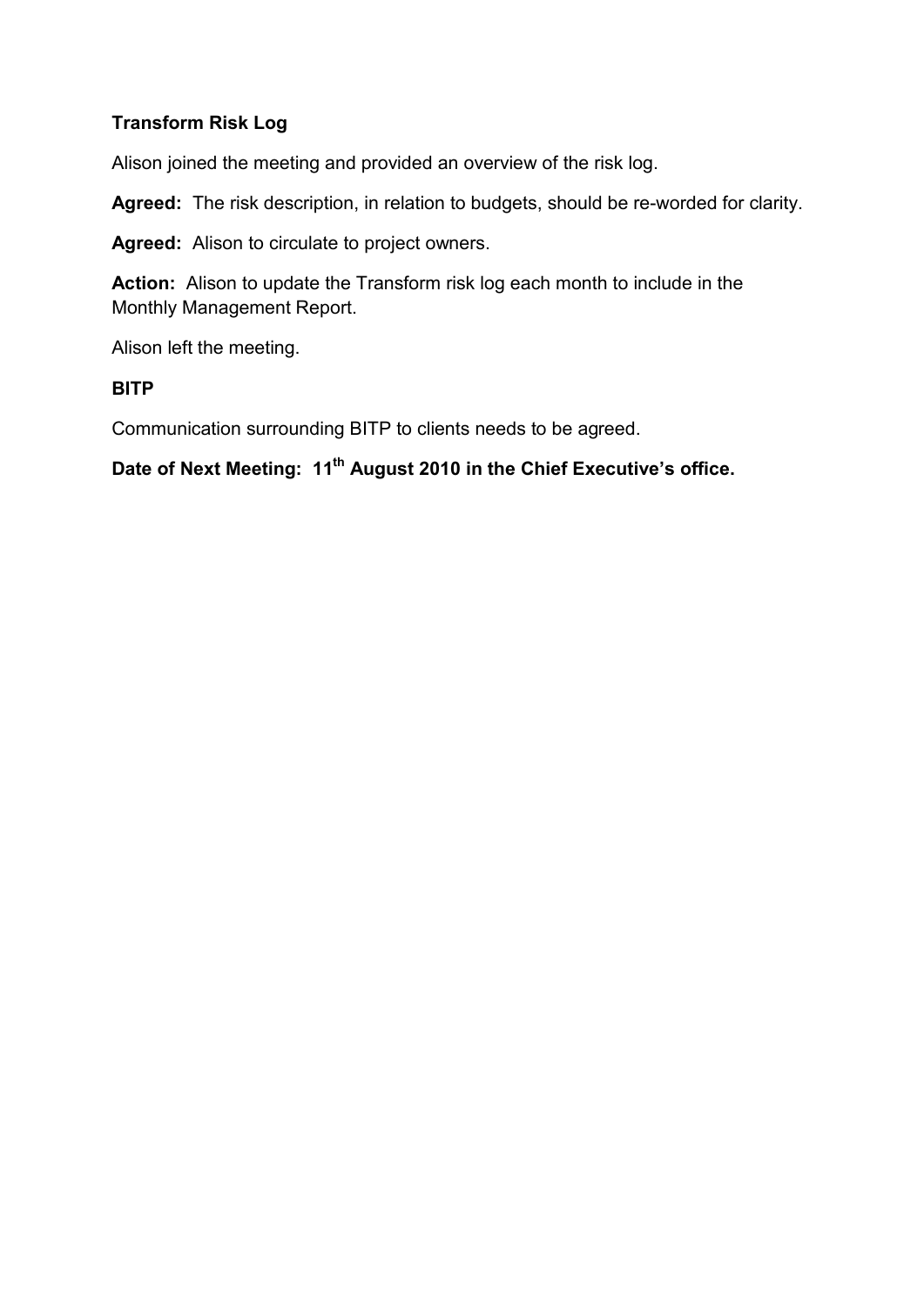cc Chairman Damian McAuley Brian Dolaghan Gary Cushnahan Niall Casey Alison Gowdy Paddy Robb Grainne McVeigh

## <span id="page-16-0"></span>**INVEST NI TOP MANAGEMENT TEAM ("TMT")**

# **MINUTES OF MEETING – TUESDAY 24TH AUGUST 2010 at 09:00**

Attendees: Alastair Hamilton Ian Murphy Mel Chittock Jeremy Fitch

In Attendance: Jean McCann (Minute-taker)

## **9. Apologies**

Tracy Meharg.

#### **10.Minutes of the meeting held on 10th August 2010 and Outstanding Actions**

The minutes were agreed.

#### **11.Matters Arising**

Mel updated the meeting on September Monitoring.

#### **4. Principles and Process on WIP and RAM**

**Agreed:** It was agreed that we should have a single document controlled by Finance and that an agreed shared budget commitment is needed. This will go to FCM then TMT every second week as necessary.

Action: Mel will circulate to MDs for comments by Friday 27<sup>th</sup> August.

#### **5. Valence PAC Action Plan**

Damian McAuley and Brian Dolaghan joined the meeting.

Damian and Brian provided a paper on progress against actions raised at TMT on 21<sup>st</sup> June. Alastair suggested that recent caseworks be used and to make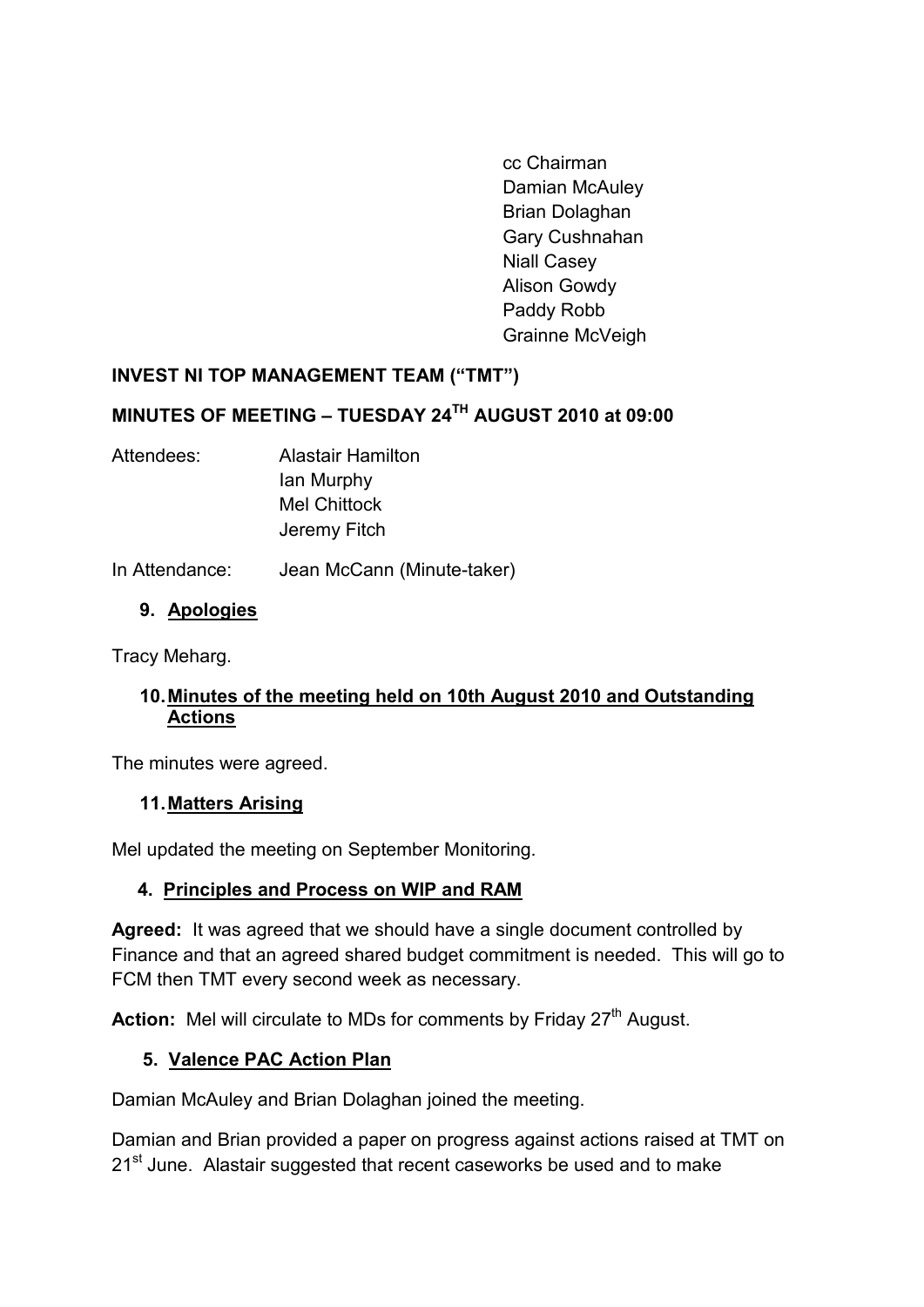suggestions as to how they could be improved. Discussion took place as to who should express views and how these should be reflected.

**Agreed:** All agreed that the existing section on risks should be replaced by the suggested tabular risk assessment at the start of casework submissions and this should be in place by  $1<sup>st</sup>$  September.

Action: Damian to put on SMT agenda for 26<sup>th</sup> September.

Damian to draw out most recent casework training from c. 5 years ago and look at iro reducing duplication etc.

**Agreed:** Valence Action Plan to be forwarded to Terry Coyne, DETI.

Brian left the meeting.

## **6. Corporate Plan 2011-2014**

Damian presented a draft paper aimed at mapping the way forward.

**Agreed:** Following discussion it was agreed that Alastair will get a steer from DETI at the Oversight & Liaison meeting on  $26<sup>th</sup>$  August iro on way forward.

**Action**: Damian to pull together several slides on key issues to present at Board meeting on 25<sup>th</sup> August.

Damian left the meeting.

## **7. Invest NI Honours Bank**

Gary Cushnahan joined the meeting.

**Agreed:** Gary will action as discussed and bring back to TMT.

## **8. Transform – Performance Framework**

Niall Casey and Alison Gowdy joined the meeting.

Niall talked the meeting through his presentation on Performance Management.

**Agreed:** We should continue to produce PiF.

**Action:** Niall will do a first cut of what can be measured, in terms of economic impact and bring back to TMT for approval.

Niall left the meeting.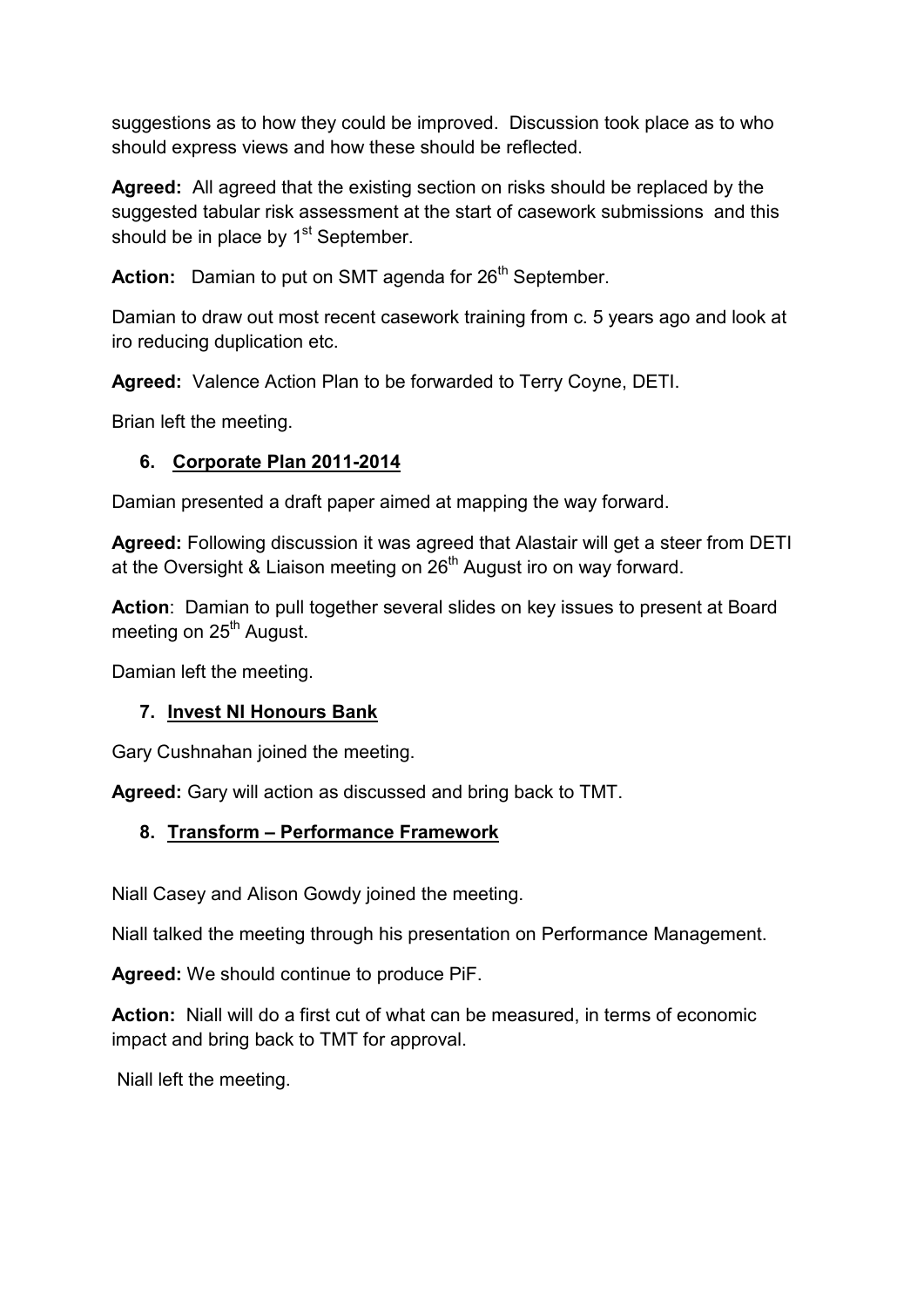## **9. Transform – Corporate Behaviours**

Paddy Robb joined the meeting and gave an overview.

**Agreed:** Focus groups will identify and align behaviours for each level by mid September and this will tie in with Step 3 of Leadership Management training on 1<sup>st</sup> September. Should also link into performance management.

**Action:** Alastair is keen to see a communications plan and Paddy, Kevin and Alison are working on this and on updating website.

Paddy left the meeting

#### **10. CRM Capability**

Grainne McVeigh joined the meeting and gave a presentation.

**Agreed:** Next steps – build on CCMS.

**Action:** Grainne to speak to Damian re data testing and OPMR.

Grainne to take forward with David Greer and Niall Casey.

SMP must continue to drive data accuracy and consistency.

Grainne and Alison left the meeting.

#### **11. Transform Risk Log**

**Action:** Alastair will circulate the highs and lows of the staff survey to Board and SMT this week, then on to all staff, thanking them for input.

#### **12. AOB**

Alastair updated the team on a Review of 2009/10 which will be published in addition to the Annual Report, via a link.

Agreed: Alastair will circulate seek agreement at Board meeting on 25<sup>th</sup> August with a view to publishing accounts by the end of same week.

**Date of Next Meeting: Monday 6th September 2010 at 9.00am in the Chief Executive's office.**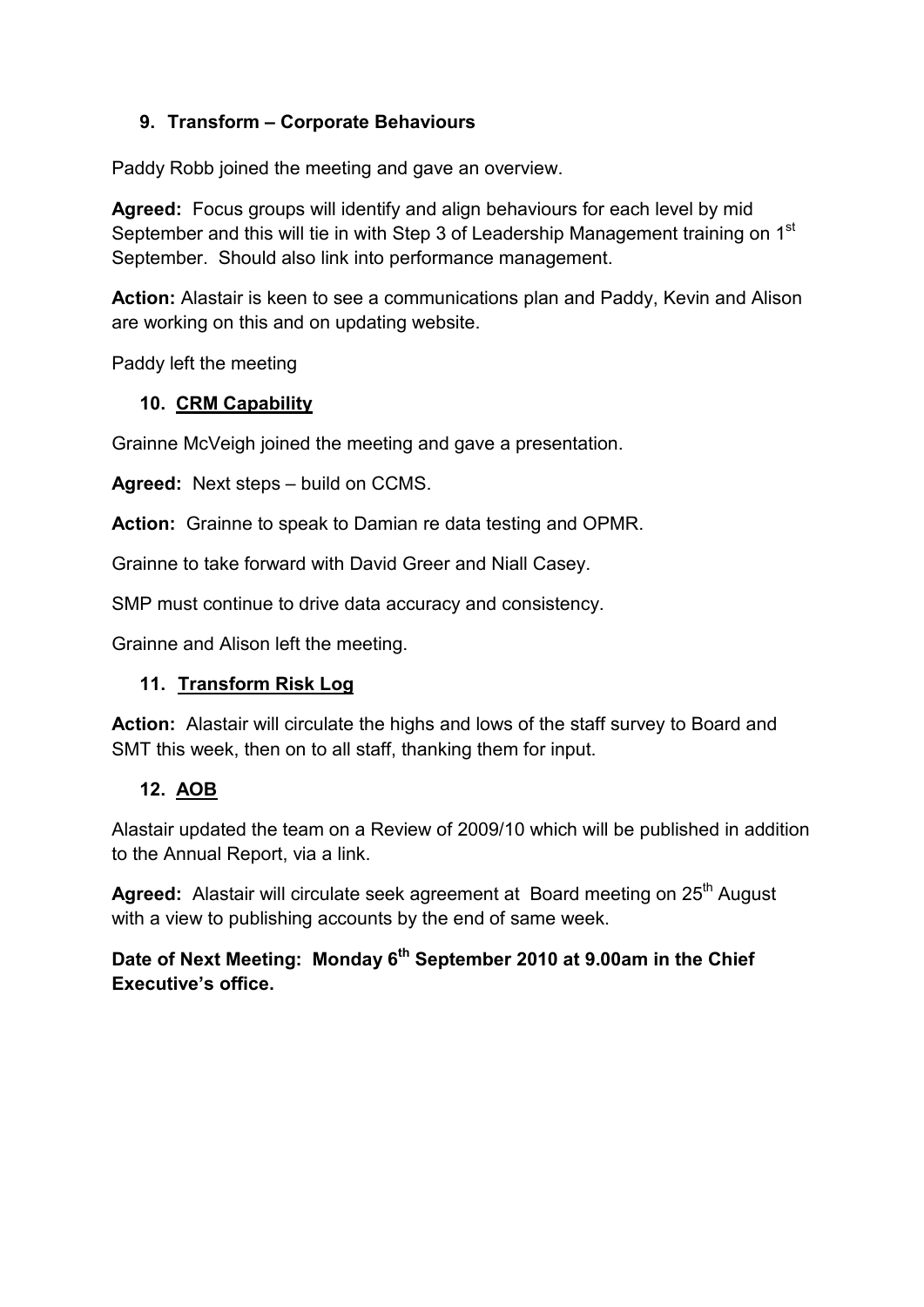Cc Chairman Brian Dologhan William McCulla Damian McAuley Alison Gowdy Noyona Chunder

#### <span id="page-19-0"></span>**INVEST NI TOP MANAGEMENT TEAM ("TMT")**

# **MINUTES OF MEETING – MONDAY 6TH SEPTEMBER 2010 at 09:00**

- Attendees: Alastair Hamilton Tracy Meharg Jeremy Fitch Ian Murphy Mel Chittock
- In Attendance: Claire Donaghy (Minute-taker)
	- **1. Apologies**

## **2. Minutes of the meeting held on 24TH August 2010 and Outstanding Actions**

A minor amendment was made to the minutes. Claire to action.

#### **3. Matters Arising**

There were no matters arising.

#### **4. Invest NI Complaints Procedure**

TMT discussed the above paper and provided feedback to Mel to allow Damian McAuley to revise accordingly.

**Agreed:** Response to complaints should be within 24 hours and a resolution within 5 days.

**Agreed:** This paper should be brought to SMT.

**Agreed:** An escalation process should be included in the procedure.

#### **5. Transform – Organisational Design**

Alison Gowdy and Brian Dolaghan joined the meeting.

Brian gave a presentation to TMT re Organisation Design which was discussed in detail.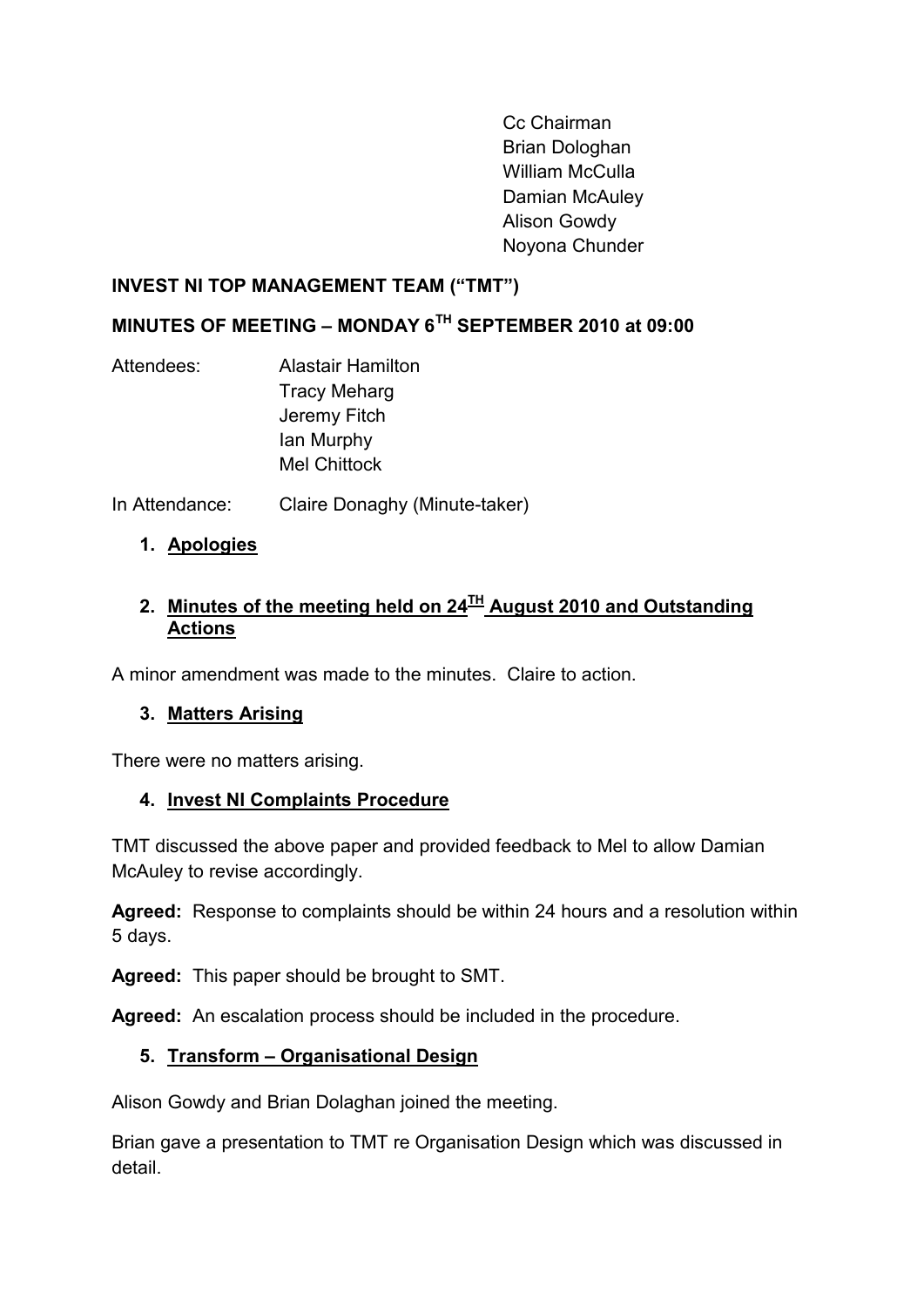**Agreed:** Brian to incorporate TMT feedback and liaise directly with each MD in going forward.

Brian Dolaghan left the meeting.

## **6. Portfolio Management**

William McCulla joined the meeting.

William provided an overview of the paper to TMT which was discussed in detail.

**Action:** Invest NI to formally respond to the IREP Steering group on portfolio management, which should include risk management. This should firstly return to TMT for approval.

**Agreed:** Item 18 to become a separate project.

William left the meeting.

# **7. Transform Communications**

Alison Gowdy and Noyona Chunder joined the meeting.

Noyona requested TMT approval in going forward with this project including the appointment of project sponsors.

**Agreed:** It was agreed that a project sponsor would be appointed, in each team, for individuals themes.

**Agreed:** It was agreed that all staff would be briefed in October/November re an update on Transform which would also include a Q & A session.

**Agreed:** It was agreed that the Intranet would de developed to include a section dedicated to Transform.

# **8. BITP Exercise**

Brian Dolaghan and Damian McAuley joined the meeting.

Brain delivered a summary to TMT of the current position of BITP.

**Action:** BITP to be tabled at TMT on a fortnightly basis.

# **9. AOB**

**Date of Next Meeting: Thursday 23rd September 2010 at 9am in the Chief Executive's Office.**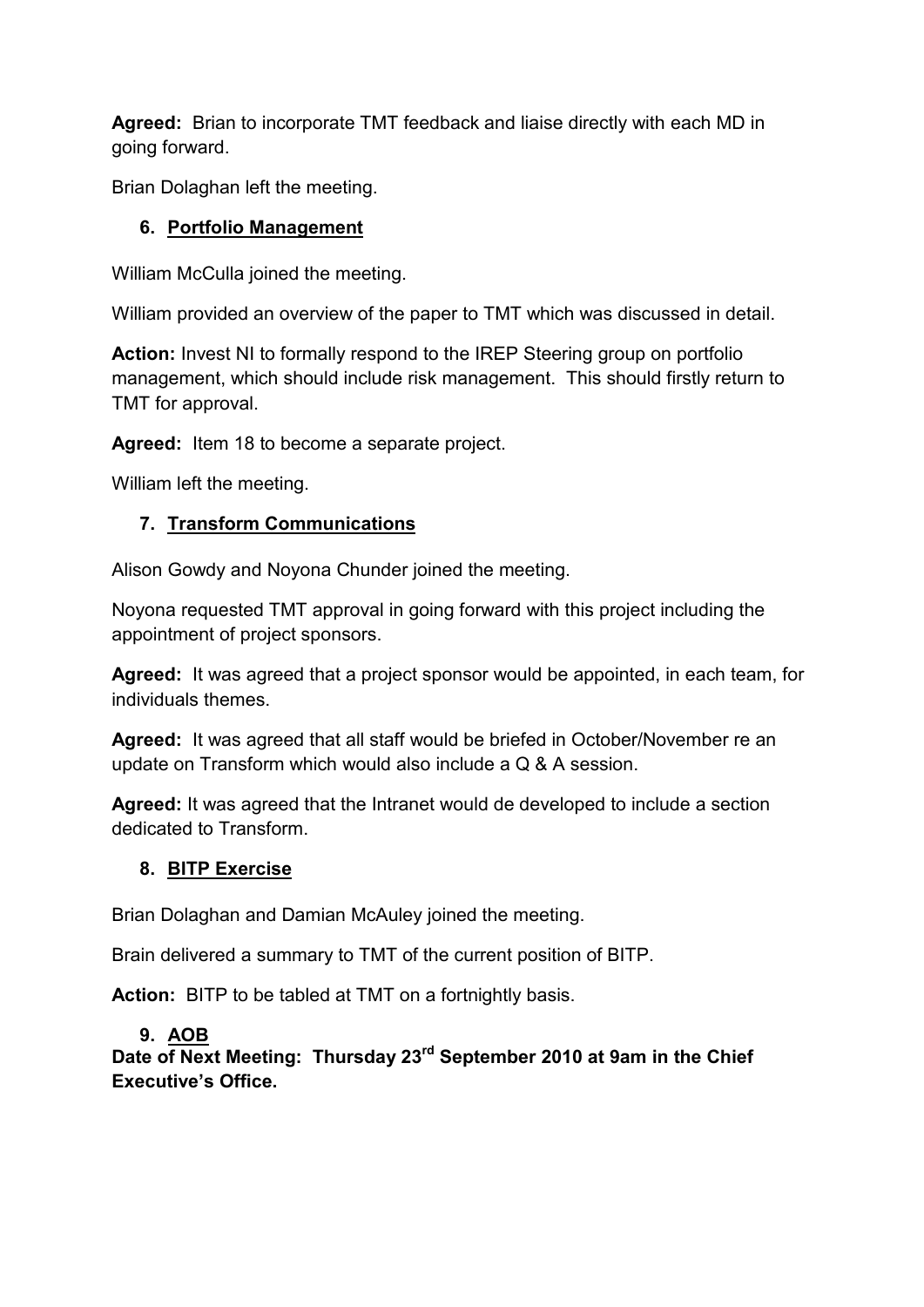#### Cc Chairman

### <span id="page-21-0"></span>**INVEST NI TOP MANAGEMENT TEAM ("TMT")**

# **MINUTES OF MEETING – Thursday 23rd SEPTEMBER 2010 at 09:00**

Attendees: Alastair Hamilton Tracy Meharg Jeremy Fitch Ian Murphy Mel Chittock

In Attendance: Claire Donaghy (Minute-taker)

#### **1. Apologies**

None.

## **2. Minutes of the meeting held on 6th September 2010 and Outstanding Actions**

The minutes were agreed.

#### **3. Matters Arising**

There were no matters arising.

#### **4. Principles and Process on WIP and RAM**

This is to be tabled at the next TMT.

#### **5. BITP Exercise**

This is to be tabled at the next TMT.

#### **6. Knowledge Management**

TMT noted this paper.

#### **7. Resource Requirement**

Mel to initiate an internal trawl. If unsuccessful, this should return to TMT.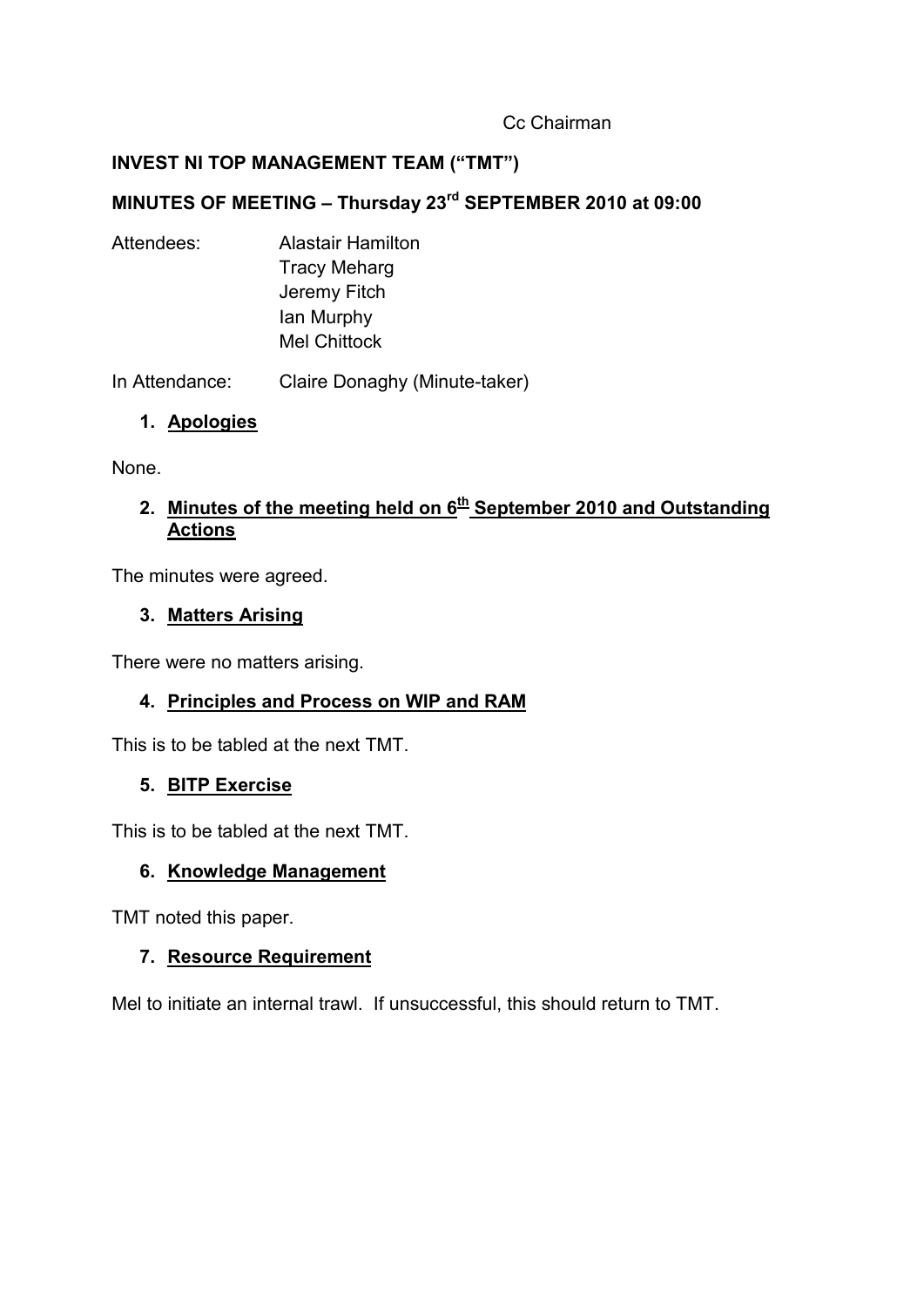## **8. AOB**

#### **Belfast Data Centre**

**Agreed:** It was agreed that a resource was required to look into this in greater detail. Jeremy agreed to allocate a person from his team to scope out the work involved.

#### **Campaigning for Tourism**

TMT were asked if they endorsed the above proposal.

**Agreed:** TMT agreed to consult with Department in the first instance.

**Date of Next Meeting: Monday 27th September 2010 at 2pm in the Chief Executive's Office.**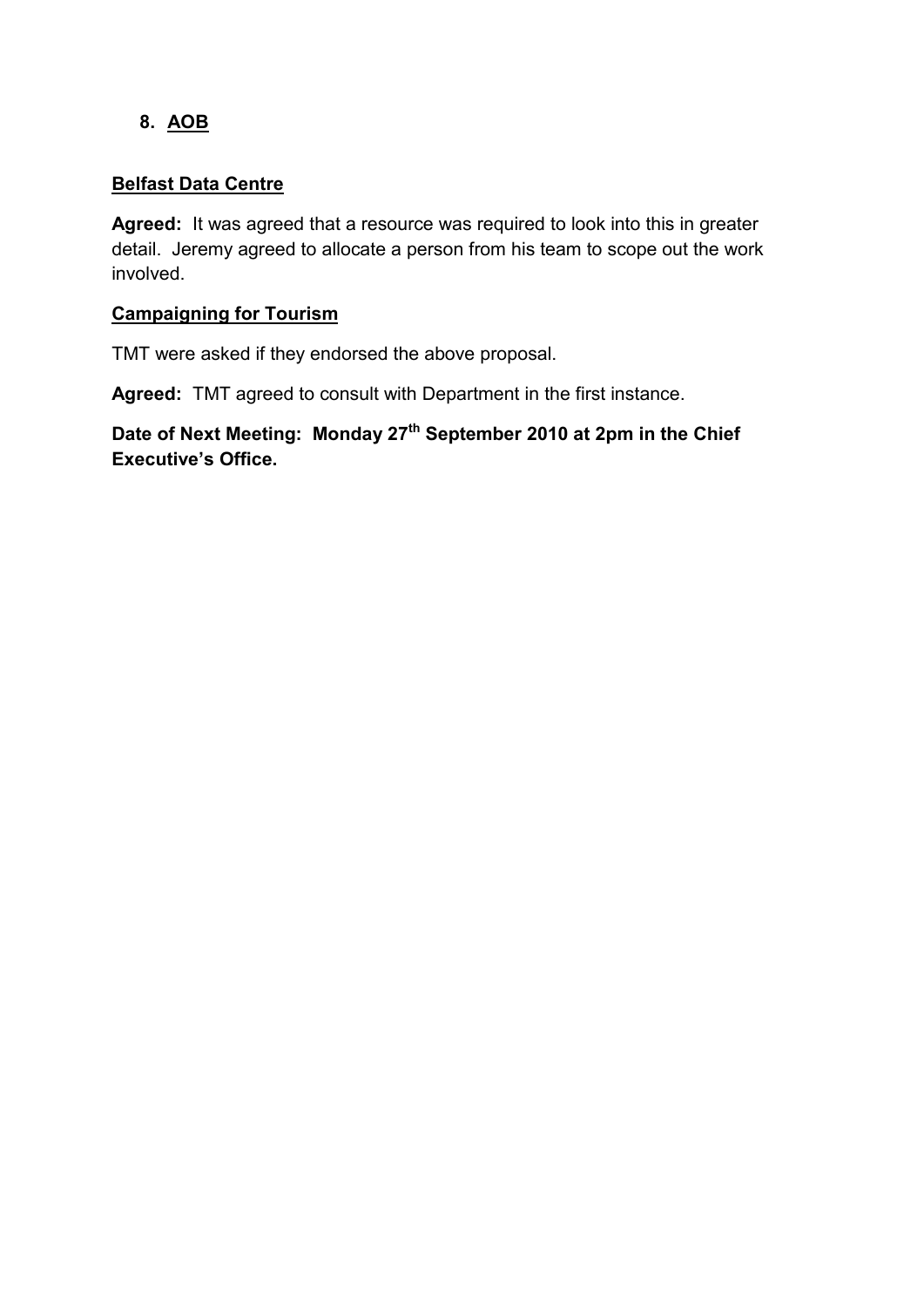Cc Chairman Damian McAuley Bill Montgomery Steve Chambers Seamus Anderson Deirdre Convery Gabriel Mooney

#### <span id="page-23-0"></span>**INVEST NI STRATEGIC TOP MANAGEMENT TEAM ("TMT")**

## **MINUTES OF MEETING – Thursday 14th October 2010 at 12:00**

- Attendees: Alastair Hamilton Tracy Meharg Jeremy Fitch Mel Chittock
- In Attendance: Claire Donaghy (Minute-taker)

#### **1. Apologies**

Ian Murphy.

## **2. Corporate Social Responsibility**

Damian McAuley and Paddy Robb joined the meeting.

Tracey and Paddy introduced the CSR paper.

Damian noted that they were very pleased with staff uptake on CSR.

**Agreed:** Roles and responsibilities with CSR need to be clarified.

**Agreed:** It was agreed that an appropriate charity overseas could also be sponsored. (ie India, given Invest's relationships)

It was noted that specific skill-sets in-house would be matched to various CSR activities for maximum effectiveness.

It was noted that INI is currently working with Business in the Community re progressing CSR.

**Agreed:** It was agreed that charities would be chosen using a voting system.

It was noted that the branding around this strategy is key.

**Agreed:** It was agreed that the details around special leave need to be clarified.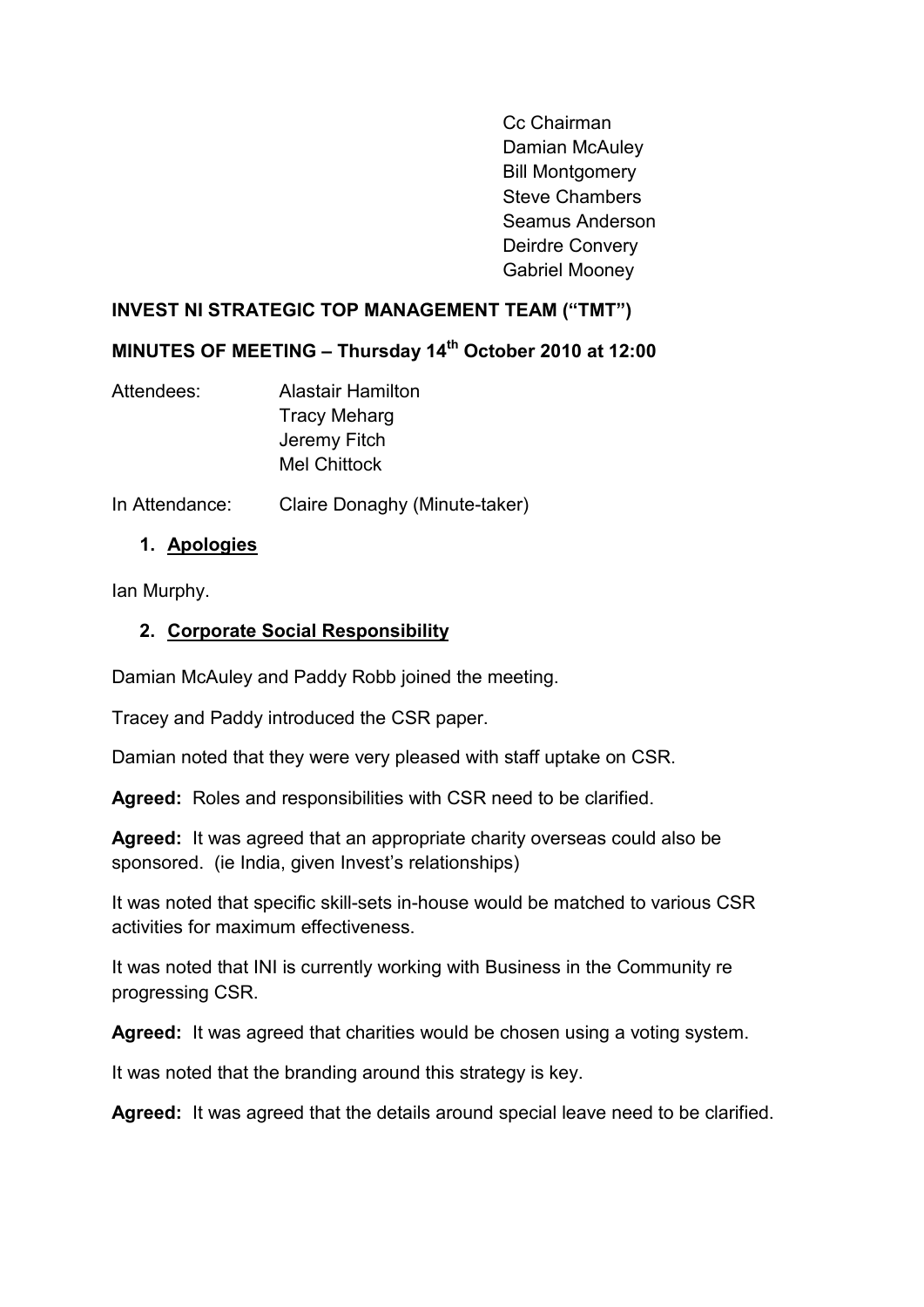## **3. New Property Solutions**

Steve Chambers and Seamus Anderson joined the meeting.

Mel introduced the new/revised property solutions strategy and requested that, if content, TMT endorse the proposals.

Steve provided an overview of the detail of the proposed strategy given the current economic/banking climate.

Seamus ran through the details of the proposals and took any questions/queries from TMT.

**Agreed:** TMT endorsed the proposed revisions on the basis that they would widen the base of consideration for third party involvement in the development of the site.

Steve and Seamus left the meeting.

# **4. Prioritisation of Potential Interreg (EU Funding) Applications**

Damian introduced the above paper.

Deirdre Convery joined the meeting.

**Agreed:** It was agreed that management and leadership opportunities need to be included within specific sectors.

**Agreed:** Deirdre to confer with Life Sciences team re being included in the EU funding pots.

**Action:** Tracey to arrange a meeting with Fergal O'Moran, Enterprise Ireland.

Deirdre left the meeting.

#### **5. OPMR Q2**

KPI information to be updated. See minutes from Operational TMT, dated  $14<sup>th</sup>$ October 2010.

**Agreed:** Damian to amend the percentage figures on the table which details Weighting attributed to FDI projects in accordance with stage.

**Agreed:** Jeremy confirmed that the 6<sup>th</sup> KPI should move from red to amber.

**Agreed:** Damian to include a flag in the report as to which papers are sent to the Department.

Damian left the meeting.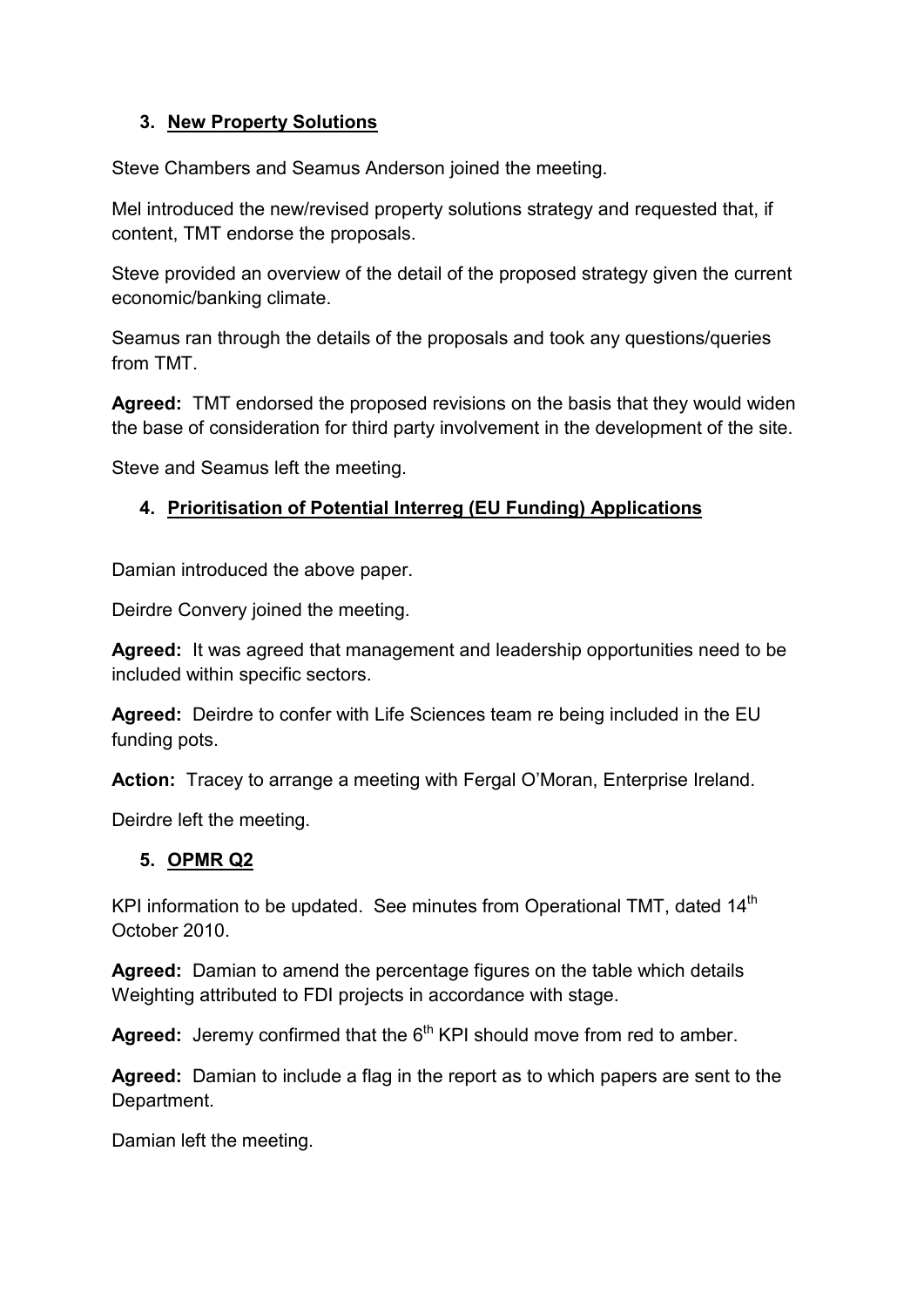## **6. In-Tune Networks Project Sign-On**

Bill Montgomery and Gabriel Mooney joined the meeting.

Gabriel introduced the In-Tune Networks project for TMT endorsement and took any question/queries.

**Agreed:** TMT agreed to sign-on this project, subject to WIP returning to TMT.

Bill and Gabriel left the meeting.

# **7. AOB**

## **Board Workshop:**

The team discussed the various elements of the proposed agenda and suggested a number of amendments. Damian to action.

**Action:** TMT to meet in advance of the Board session to discuss and agree the agenda.

**Date of Next Strategic TMT Meeting: Friday 12th November 2010 at 12pm in the Chief Executive's Office.**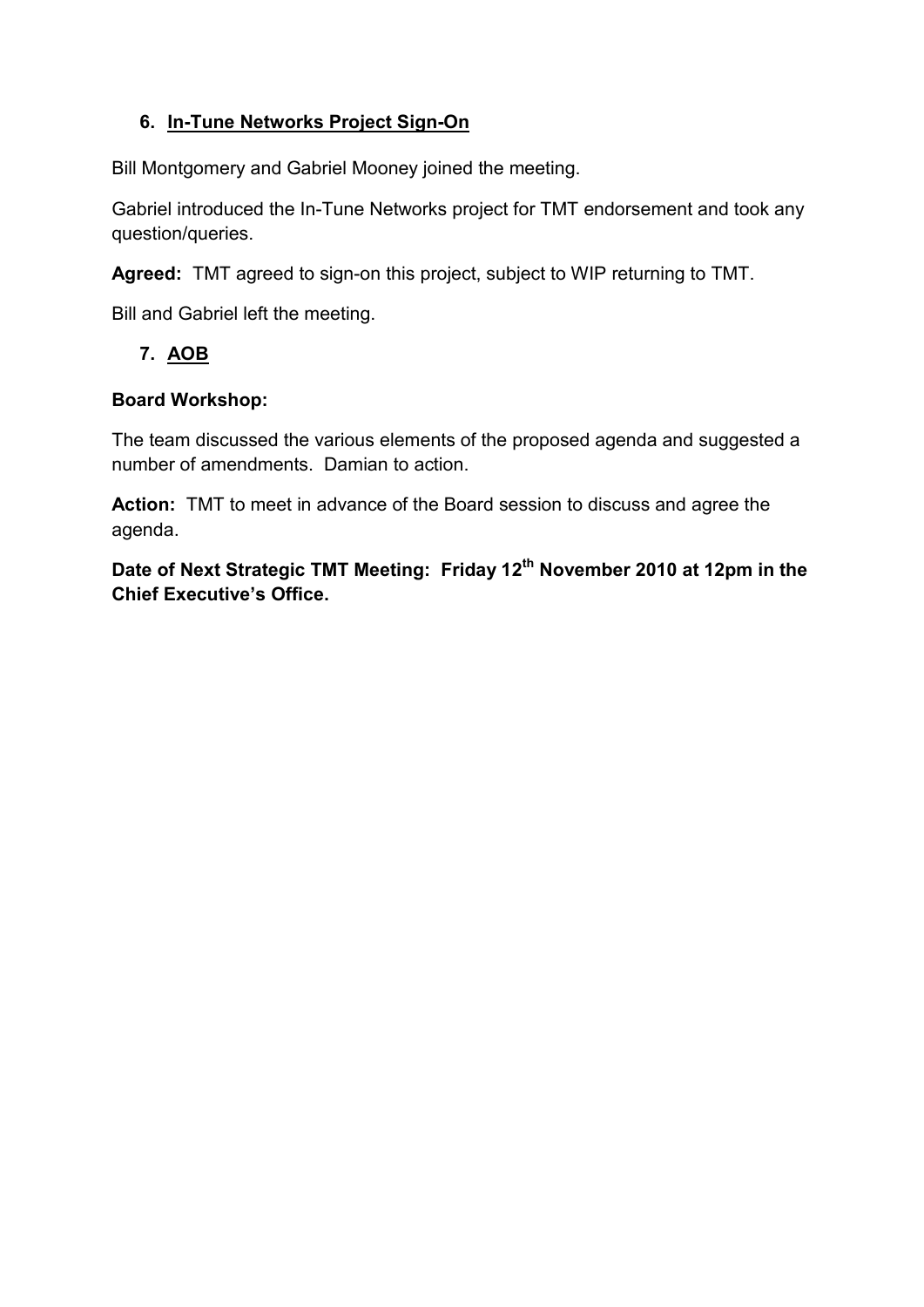## **INVEST NI TOP MANAGEMENT TEAM ("TMT")**

#### **MINUTES OF MEETING**

# **Wednesday 03rd November@ 09.00**

<span id="page-26-0"></span>

| Attendees:     | Alastair Hamilton, Tracy Meharg, Jeremy Fitch |
|----------------|-----------------------------------------------|
|                | Ian Murphy & Mel Chittock                     |
| In Attendance: | Margaret Sansome (Minute-taker)               |

#### **1. Apologies**

None.

## **2. Minutes of the meeting held on 25th October 2010 and Outstanding Actions**

The minutes of the previous meeting on  $25<sup>th</sup>$  October 2010 were agreed as a true and accurate record. There were no matters arising.

#### **3. NI Screen Services – Delivery Options**

There was debate and discussion on NI Screen Strategy going forward.

#### **Agreed:**

• Stephen Mullen to liaise with DETI to nominate a representative to sit on the NI Screen Working Group

#### **Action:**

• Paper for the Minister/Permanent Secretary to be completed for submission by 29<sup>th</sup> November 2010

#### **4. Single Tender**

Ian Maxwell joined the meeting and gave an overview of the main changes to CPD guidance regarding single tenders. The team raised a number of queries. A meeting has been arranged with CPD to discuss the guidance.

#### **Agreed:**

- Paragraph 5 to be amended to clarify Invest NI requirements for all single tender submissions.
- Paragraph 7 to be reworded
- Advice from CPD to be incorporated into overall document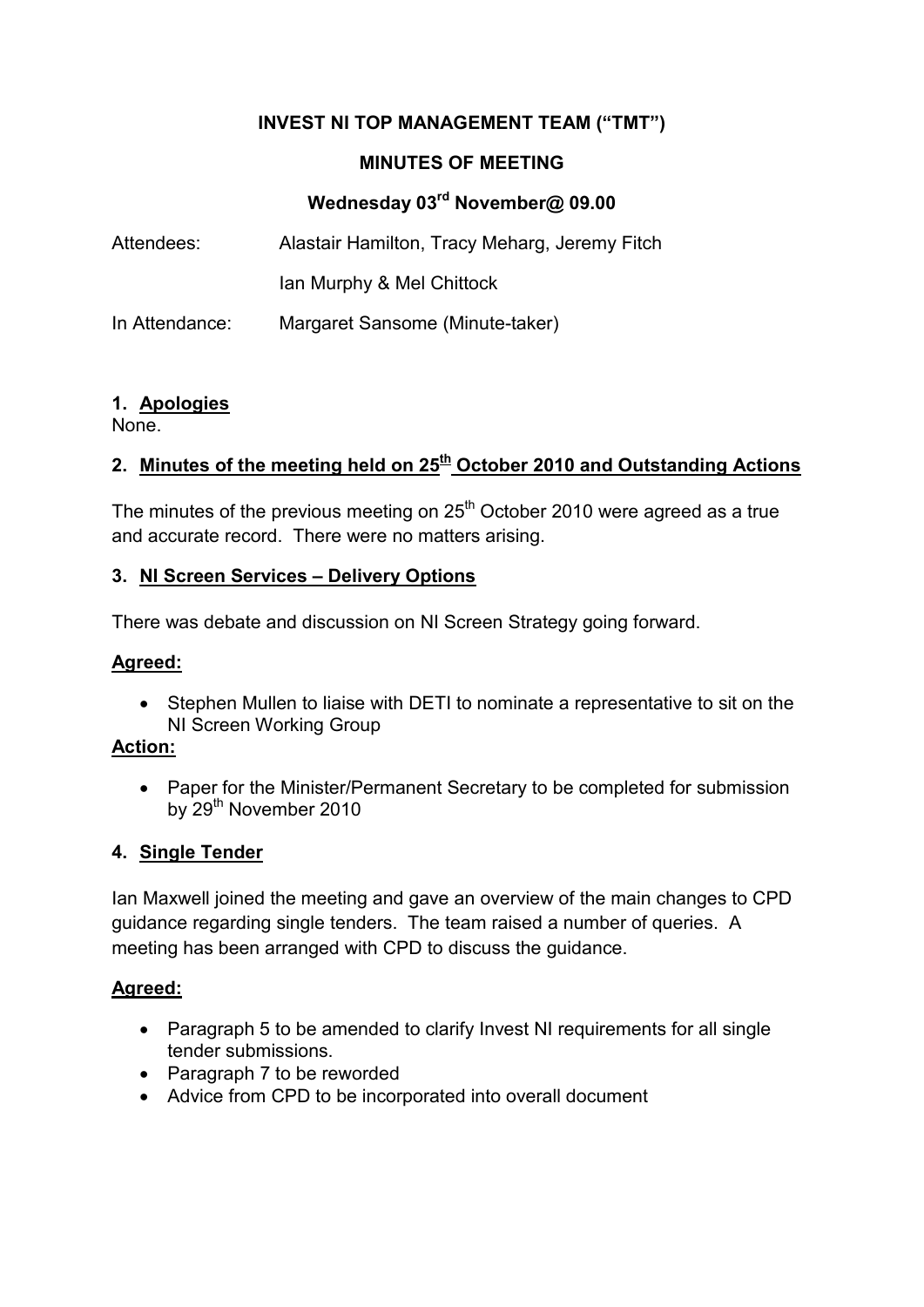## **Agreed:**

- A note will be issued to all staff outlining the requirement for the Accounting Officer (Chief Executive) to approve all single tenders and the updated processes for single tenders over £90,000, to become future policy.
- A further detailed guidance note on wider procurement matters to follow after the meeting with CPD.

## **5. O & L Agenda**

The O&L agenda was reviewed. A number of additions are to be made to the agenda.

#### **Agreed: :**

- Agenda to be updated
- Casework process to be reviewed in light of recent submissions.

#### **6. Board Workshop**

This agenda item was not discussed.

#### **7. AOB**

## **Staff Survey Action Plan**

The team reviewed the current action plan. A discussion ensued. A number of amendments were suggested. The actions need to be tangible.

#### **Agreed: :**

• Action plan to be updated and circulated to the team

#### **Budgets & December Monitoring**

Brian Dolaghan joined the meeting. A discussion ensued regarding the revenue reduction of £2.5m requested by the Department and the implications of the reduction to the Organisation.

The December Monitoring submission will be submitted to the Department today. Capital (reduced requirements £2.3m and additional receipts £2.7m) will be surrendered. It was agreed that no bids will be made in this monitoring round.

#### **Action:**

• Finance to organise a meeting with TMT to review current pipeline/agreed projects and to discuss the various options to deal with the reduction in budget

**Date of next meeting: 12th November @ 09.00, Chief Executive's Office.**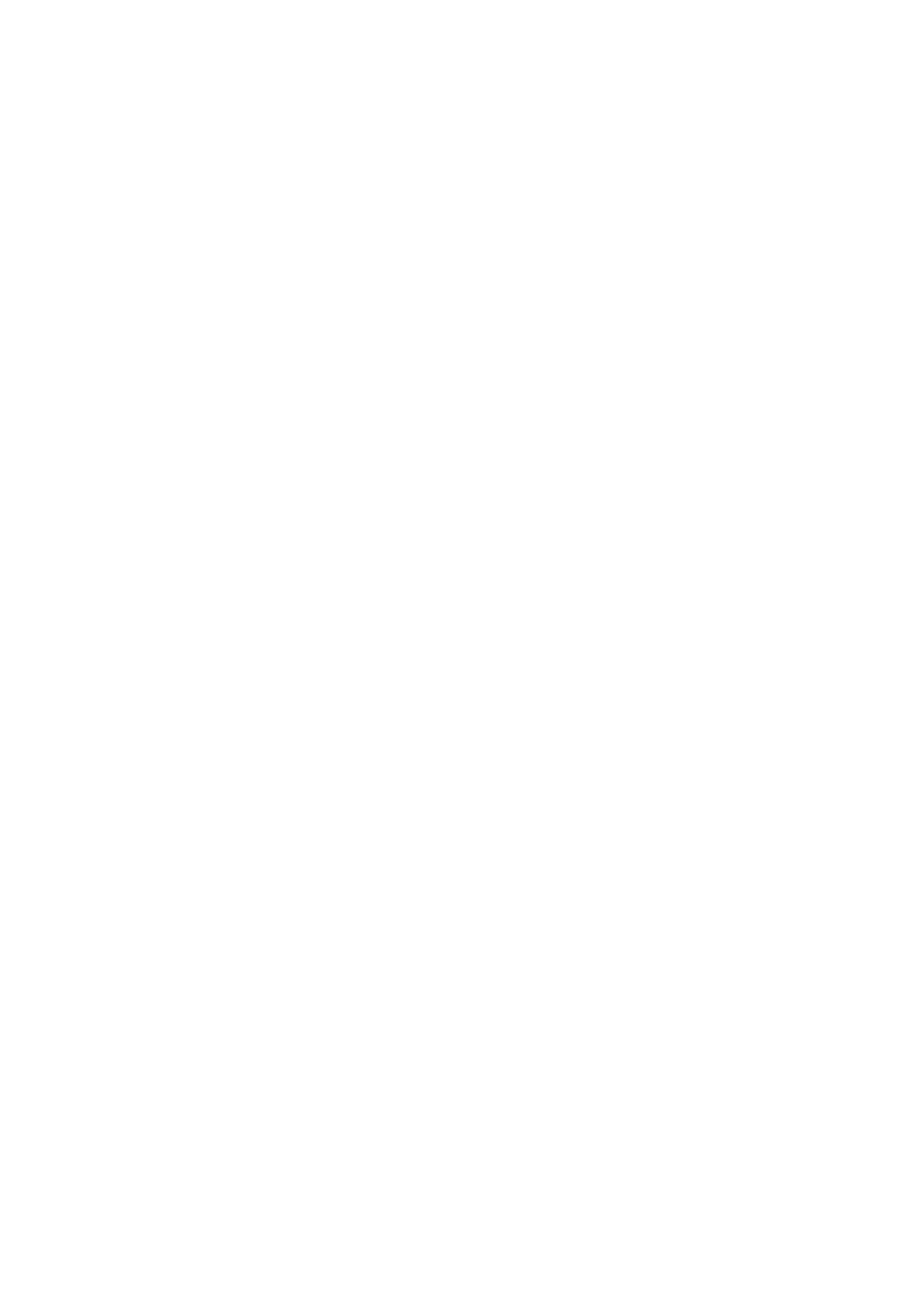Cc Chairman John Hood Alison Gowdy

#### **INVEST NI STRATEGIC TOP MANAGEMENT TEAM ("TMT")**

# **MINUTES OF MEETING – Friday 12th November 2010 at 9:00am**

| Attendees: | <b>Alastair Hamilton</b> |
|------------|--------------------------|
|            | <b>Tracy Meharg</b>      |
|            | Jeremy Fitch             |
|            | lan Murphy               |
|            | <b>Mel Chittock</b>      |
|            |                          |

In Attendance: Claire Donaghy (Minute-taker)

#### **1. Apologies**

None.

## **2. Minutes from previous meeting and Outstanding Actions**

A number of minor amendments were made. Claire to action.

## **3. DETI Repayables Query**

Ian Murphy introduced this paper to TMT for agreement.

TMT provided some feedback for inclusion in the final draft.

**Agreed:** Tracy to meet with Colin Lewis to discuss.

#### **4. Assured Skills**

John Hood and Colin Woods (DEL) joined the meeting and presented the Assured Skills proposals to TMT for their endorsement.

**Agreed:** TMT endorsed the proposals.

## **5. AOB**

**Date of Next Meeting: Monday 22nd November at 2pm in the Chief Executive's Office.**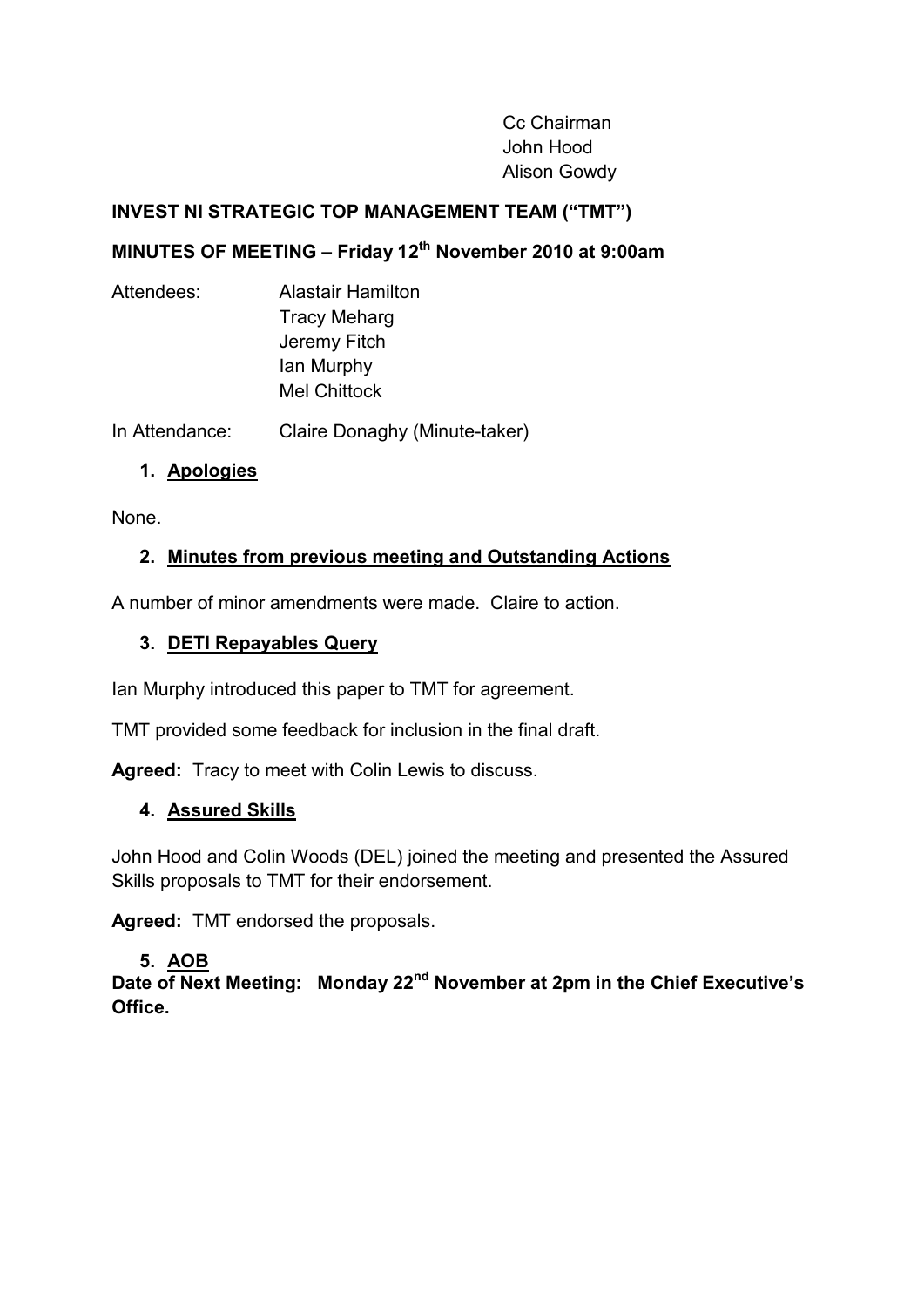#### Cc Chairman

#### <span id="page-30-0"></span>**INVEST NI STRATEGIC TOP MANAGEMENT TEAM ("TMT")**

# **MINUTES OF MEETING – Friday 12th November 2010 at 10:00am**

Attendees: Alastair Hamilton Tracy Meharg Jeremy Fitch Ian Murphy Mel Chittock

In Attendance: Claire Donaghy (Minute-taker)

## **1. Apologies**

None.

#### **2. Monthly Management Report**

TMT discussed this report.

**Action:** It was agreed that Damian McAuley would present the position of AQ's at SMT for discussion.

**Agreed:** Percentage of long term and short term sickness levels should be included in the report.

**Agreed:** The Management Report to be included on monthly SMT agenda.

#### **3. Matrix Next Steps**

Tracy gave a verbal overview of the current status of Matrix and the proposed next steps.

TMT debated and discussed the proposals.

**Action:** Tracy to send a note to TMT on the options on the future of Matrix for feedback.

#### **4. Board Away Day**

Jeremy provided an overview his inward investment presentation for TMT approval.

**Agreed:** It was agreed that a clear and concise marketing strategy for selling to clients should be clearly outlined.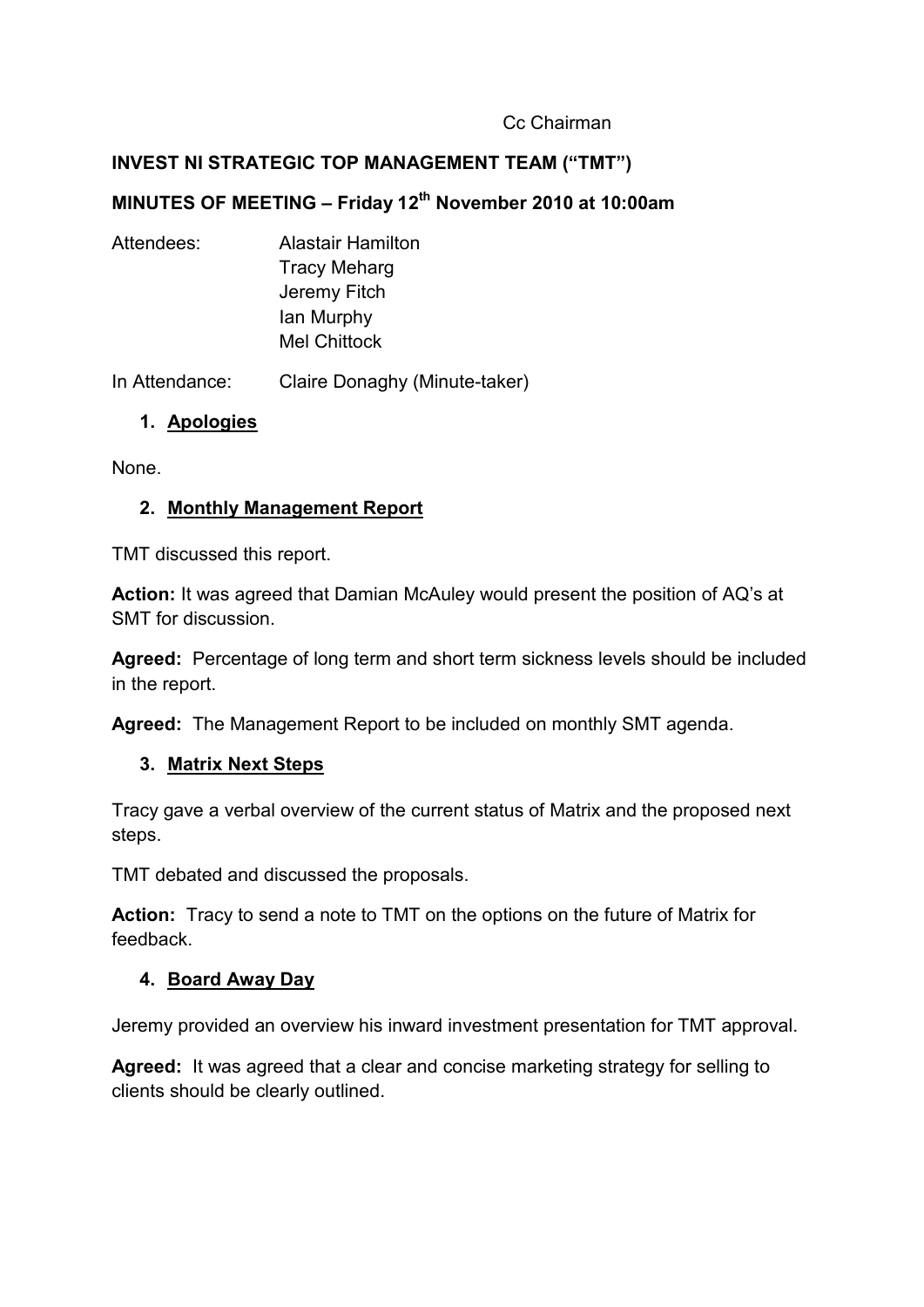Tracy provided an overview of both the R & D and Trade Board presentations. Feedback was provided for inclusion in the final presentation.

Ian provided an overview of the of the Board presentation on Indigenous Companies and Encouraging Enterprise. TMT provided feedback for inclusion in the final presentation.

Lastly, Mel gave a synopsis of his Board presentation. Again, feedback was provided for consideration for the final presentation.

## **5. Corporate Tax Alignment**

There was discussion and debate around Corporate Tax Alignment going forward.

## **6. AOB**

## **Casework:**

**Action:** Damian to produce an options paper with regards Casework protocols and best practice.

**Date of Next TMT Strategy Meeting: Thursday 16th December at 11am in the Chief Executive's Office.**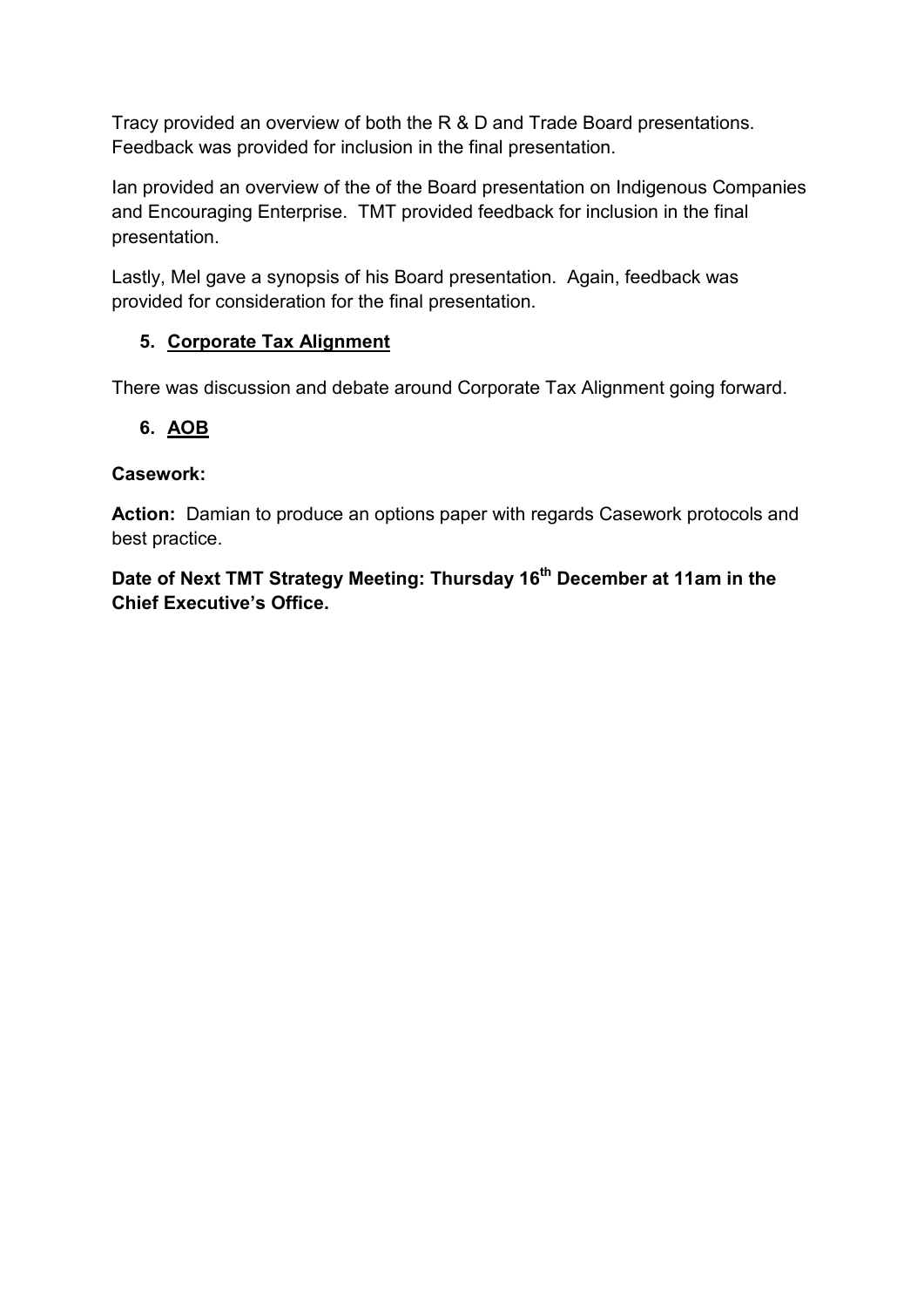Cc Chairman Damian McAuley Alison Gowdy

#### <span id="page-32-0"></span>**INVEST NI TOP MANAGEMENT TEAM ("TMT")**

## **MINUTES OF MEETING – Wednesday 22nd December 2010 @ 09.00**

Attendees: Alastair Hamilton, Tracy Meharg, Mel Chittock, Jeremy Fitch & Ian Murphy

In Attendance: Margaret Sansome (minute taker)

## **1. Apologies**

None

# **2. Minutes from Previous Meeting and Outstanding Actions**

The Minutes of the meeting held on Monday 16<sup>th</sup> December 2010 were agreed. The following amendments are to be made;

- $\triangleright$  Agenda Item 6, name of project to be corrected
- $\triangleright$  Agenda Item 4, BITP Exercise, the following action to be added the principles circulated to companies to be added to Meridio for client teams to access. Training on the BITP principles to be rolled out in January.
- $\triangleright$  BITP Progress Reports to be circulated on a regular basis, showing the key headline figures. MC to consider the format and frequency of circulation

## **3. Corporate Risk Register**

#### **Corporate Risk Register**

A discussion took place regarding the Corporate Risk Register. The main points to note are;

Risk 11 Failure to ensure increased delegations are managed in line with best practice corporate governance resulting in poor quality/value for money projects being supported. A discussion ensued regarding lessons learned from Public Accounts Committees (PAC) and how these could be reflected within this risk. It was agreed that the overall ownership of this risk should be changed to TMT

## **Action**

- $\triangleright$  Ownership to be changed to TMT
- $\triangleright$  MC to consider lessons learned from PAC in relation to Risk 11
- $\triangleright$  Risk 8 Failure to anticipate and manage the loss to public funds as a result of client companies in financial difficulties. This risk was discussed.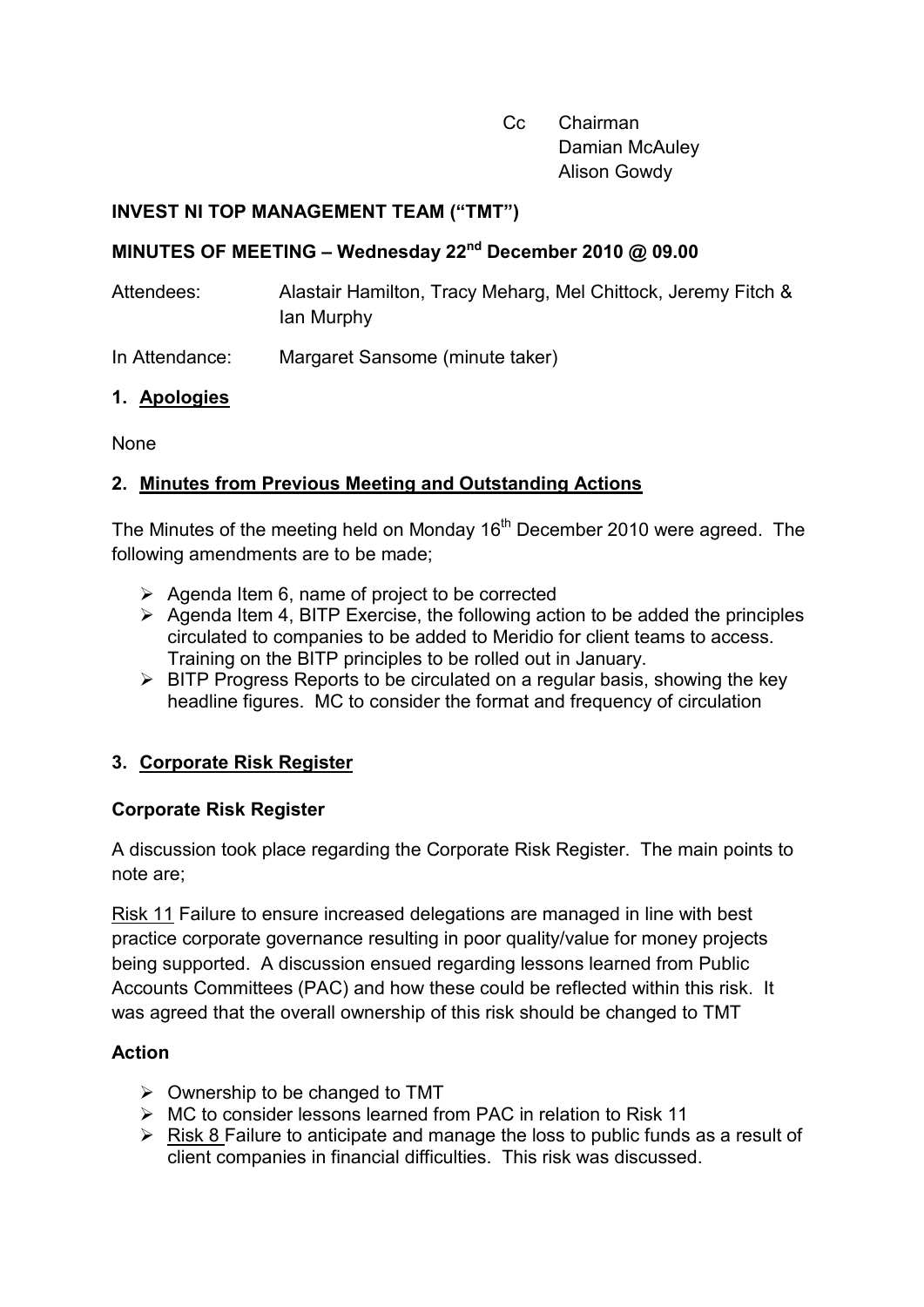## **Actions**

- $\triangleright$  Companies at Risk Report to be reviewed quarterly by TMT, commencing January 2010.
- $\triangleright$  Ownership of Companies at Risk Report to be determined

Risk 10 Meet the governance requirements of the EU's sustainable competitiveness programme 2007-2013. This risk rating of this item was discussed.

#### **Actions**

 $\triangleright$  All to consider current risk rating and forward comments to MC for consideration.

Risk 4 Failure of external communications. It was agreed that the status of this risk should remain unchanged.

#### **Managed Risk Register**

Risk 3M Failure to securing funding for Corporate Plan targets. Current budgetary issues and their implications were discussed. The risk rating will be reviewed next quarter once budget allocations have been finalised.

#### **Action**

 $\triangleright$  Risk rating (Risk 3M) to be reviewed March 2011

Risk 5M Failure to monitor letters of offer and financial commitments. A discussion ensued regarding the current IAS reviews on monitoring and letters of offer.

#### **Action**

 $\triangleright$  Risk 5M to be reviewed March 2011 once the IAS audit of monitoring is complete

Risk 4M Failure to manage 3rd Party Relationships. The monitoring of TPOs was discussed.

#### **New Risks**

A robust discussion ensued regarding potential new risks to be added. The areas discussed were;

- $\triangleright$  Reputational Risk
- $\triangleright$  Changes to Audit Certificate requirements when submitting a claim.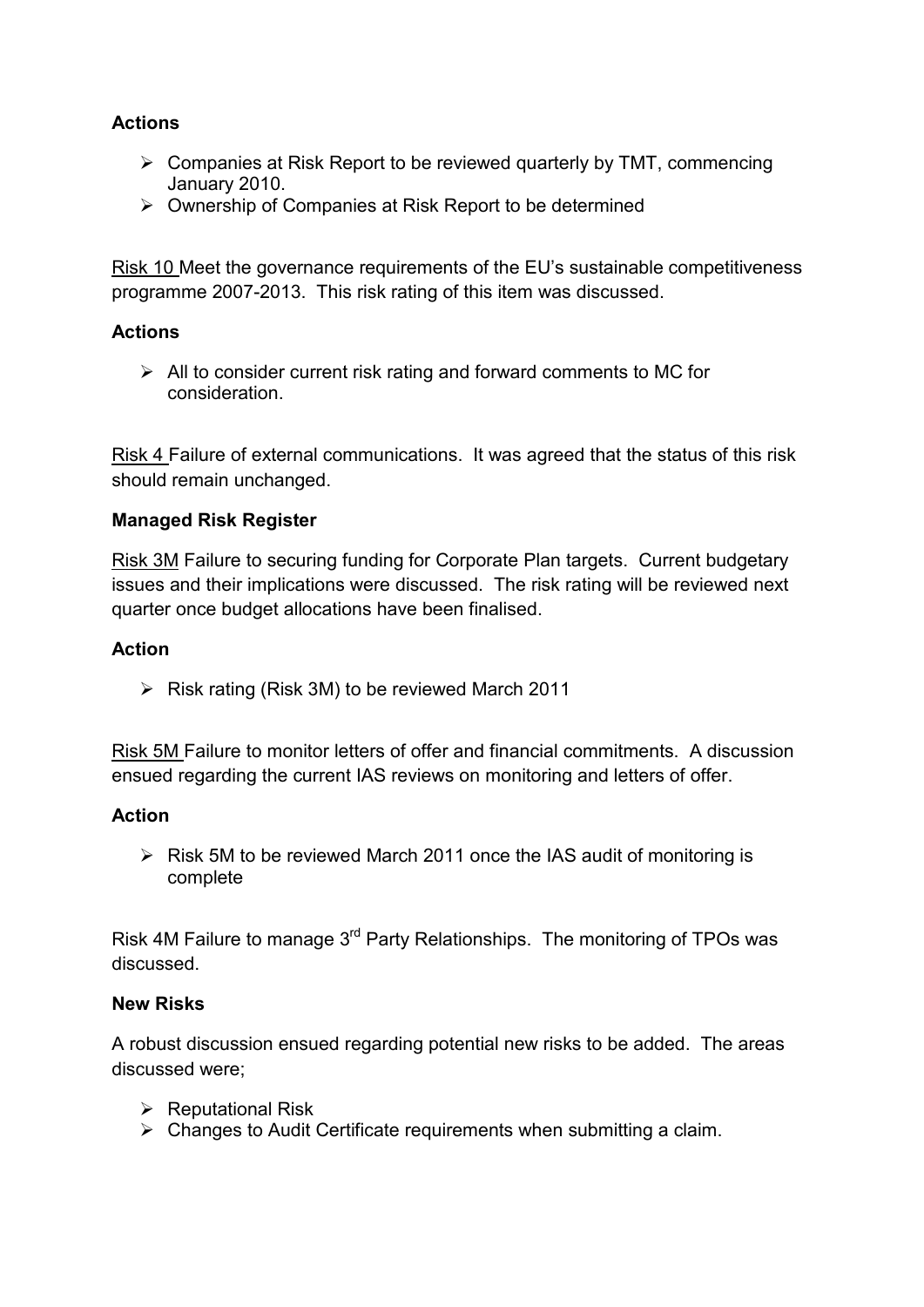## **Actions**

- $\triangleright$  Reputational Risk to be reviewed in March 2011
- $\triangleright$  MC to consider the impact of the changes to the requirements of Audit Certificates when submitting a claim and how this will be communicated externally & internally

#### **4. Principles and Process on WIP & RAM**

This agenda item was not discussed.

#### **5. Transform Communicating Performance**

Damian McAuley and Alison Gowdy joined the meeting and gave an update on the Transform Communicating Performance. A discussion ensued regarding key stakeholders, visibility of Board Members and the Universities at investment announcements, the language of press releases, the level of engagement with stakeholders and the resources require to implement the recommendations. TMT provided feedback on the project which will be incorporated going forward.

#### **6. Guidance on Materiality**

Damian McAuley presented the proposed guidance on materiality. A discussion ensued which focussed on amendments to letters of offer, monitoring, the differences between the current and proposed guidance, delegation levels and the lessons from Public Accounts Committees.

#### **Action**

- $\triangleright$  All to provide feedback to Damian via email
- $\triangleright$  Paragraph 7 to be inserted prior to paragraph 6

#### **7. Communications & Access EQIA**

Feedback was provided on the wording and format of the report.

#### **Action**

 $\triangleright$  Damian McAuley to amend report and forward to the Minister

#### **8. AOB**

Brian Dolaghan joined the meeting. The draft budget allocations were discussed. The discussion focused on brought forward commitments, work in progress and the implications for programme funding and the writing of new business over the next two years. Programme for Government targets were also discussed.